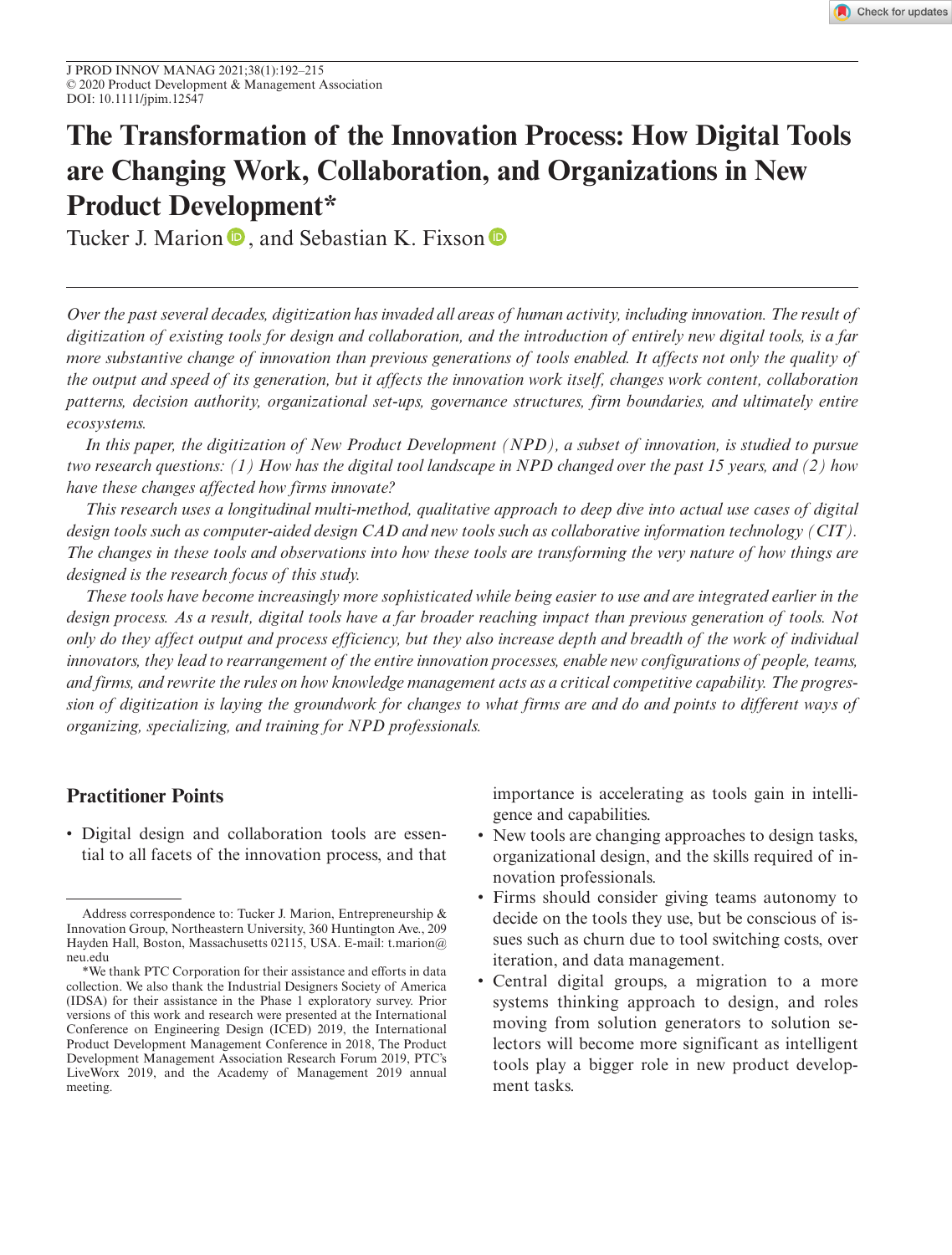# **Introduction**

**OVERTUGE 15 years, the NPD process has become increasingly digitized.** Collaborative Information Technology (CIT) tools such become increasingly digitized. Collaborative as Basecamp, #Slack, Asana, and Teamwork.com have seen enormous growth in popularity (Marion, Reid, Hultink, and Barczak, 2016; Song, Berends, Van der Bij, and Weggemen, 2007), while digital design tools such as computer-aided design (CAD) (e.g., Solidworks, CREO, Onshape, etc.) and analysis packages (e.g., COMOS, ANSYS, etc.) have become increasingly capable and accessible. From the perspective of a knowledge-based view (KBV) of the firm, these tools can foster the creation of knowledge via faster problem-solving through the rapid dissemination of ideas, comments, and revisions to design. With the addition of new technology such as real-time, cloud-based analysis tools, some design functions are seeing the speed of solving problems increase by thousands of percent during the design and analysis revision cycle (Brown, 2018). This dramatic change in

#### **BIOGRAPHICAL SKETCHES**

Dr. Tucker J. Marion is an associate professor in Northeastern's D'Amore-McKim School of Business, Entrepreneurship & Innovation Group, Faculty Director of Innovation Masters programs, and the Samuel Altschuler Research Professor. Dr. Marion's interdisciplinary research is concentrated on product development, innovation, and entrepreneurship. Specifically, he looks at how innovation efforts can be made more efficient and effective through the use of collaborative IT, digital design, rapid prototyping, outsourcing, and product architecture. His work has appeared in books and journals including *Journal of Product Innovation Management*, *Journal of Business Venturing*, *R&D Management*, I*EEE Transactions on Engineering Management*, *MIT Sloan Management Review*, *Research-Technology Management*, *Design Studies*, *International Journal of Production Research*, and others.

Dr. Sebastian K. Fixson is Associate Dean of Graduate Programs and Innovation at the F.W. Olin Graduate School of Business, and Professor of Innovation & Design, at Babson College. He holds the degree of Diplom Ingenieur (M.Sc.) in mechanical engineering from the University of Karlsruhe, Germany, and a Ph.D. in Technology, Management, and Policy from MIT. Dr. Fixson concentrates his work on helping people and organizations build innovation capabilities. In his research, he investigates how factors such as structure and governance of innovation processes, practices like design thinking, and the use of digital design tools affect the nature and outcome of innovation work. His work has appeared in books and journals including the *Journal of Product Innovation Management, Journal of Operations Management, IEEE Transactions on Engineering Management, MIT Sloan Management Review, Research-Technology Management, Creativity and Innovation Management, International Journal of Automotive Technology and Management, Research Policy, Technological Forecasting and Social Change*, and others.

performance is creating entirely new ways to design and model systems by dramatically accelerating iteration and experimentation concomitantly with reductions in time and cost.

The digitization of communication and collaboration has augmented design tools such as CAD, analysis software, product lifecycle management (PLM) systems, project management software, and desktop software such as spreadsheets (i.e., Microsoft Excel). CIT has gained in popularity among development teams, especially those that are distributed or virtual (Duranti and de Almeida, 2012). Unfortunately, few studies have investigated the project-level influence these new tools, when combined, have on the new product development (NPD) process. Gilson, Maynard, Young, Vartiainen, and Hakonen (2014) concluded that a majority of studies of IT still focus on traditional tools such as e-mail but ignore social media and new cloud-based solutions. While some research has found no relationship between IT tools and NPD outcomes, others have shown the variety and social aspect of these news tools can have a significant impact on NPD (Durmusoglu, Calantone, and Sambamurthy, 2006; Markham and Lee, 2012; Marion, Meyer, and Barczak, 2015b; Roberts and Candi, 2012). Since nearly all facets of the NPD process are impacted by the tools used by NPD teams (Marion, Barczak, and Hultink, 2012), understanding their influence on the process and outcomes is an important area of investigation.

This research bridges the theoretical and practical by trying to understand how these tools have evolved and how this evolution affects real-life projects. This research seeks to make sense of how these design and communication tools have matured and developed over time, how they are being used by project teams today, what factors enhance or inhibit their use, and how they contribute to changes in design activities during the NPD process. To accomplish this goal, a longitudinal, qualitative study of digital design and CIT tools use among real-world designers and project teams was undertaken. Additionally, this study systematically collected data on design and CIT tool introduction and propagation over the last decade to inform the research.

Understanding how design and collaborative IT can influence the process by which new knowledge is created and communicated to inform design and NPD is relevant, as the tools have become an increasingly valuable resource affecting knowledge-based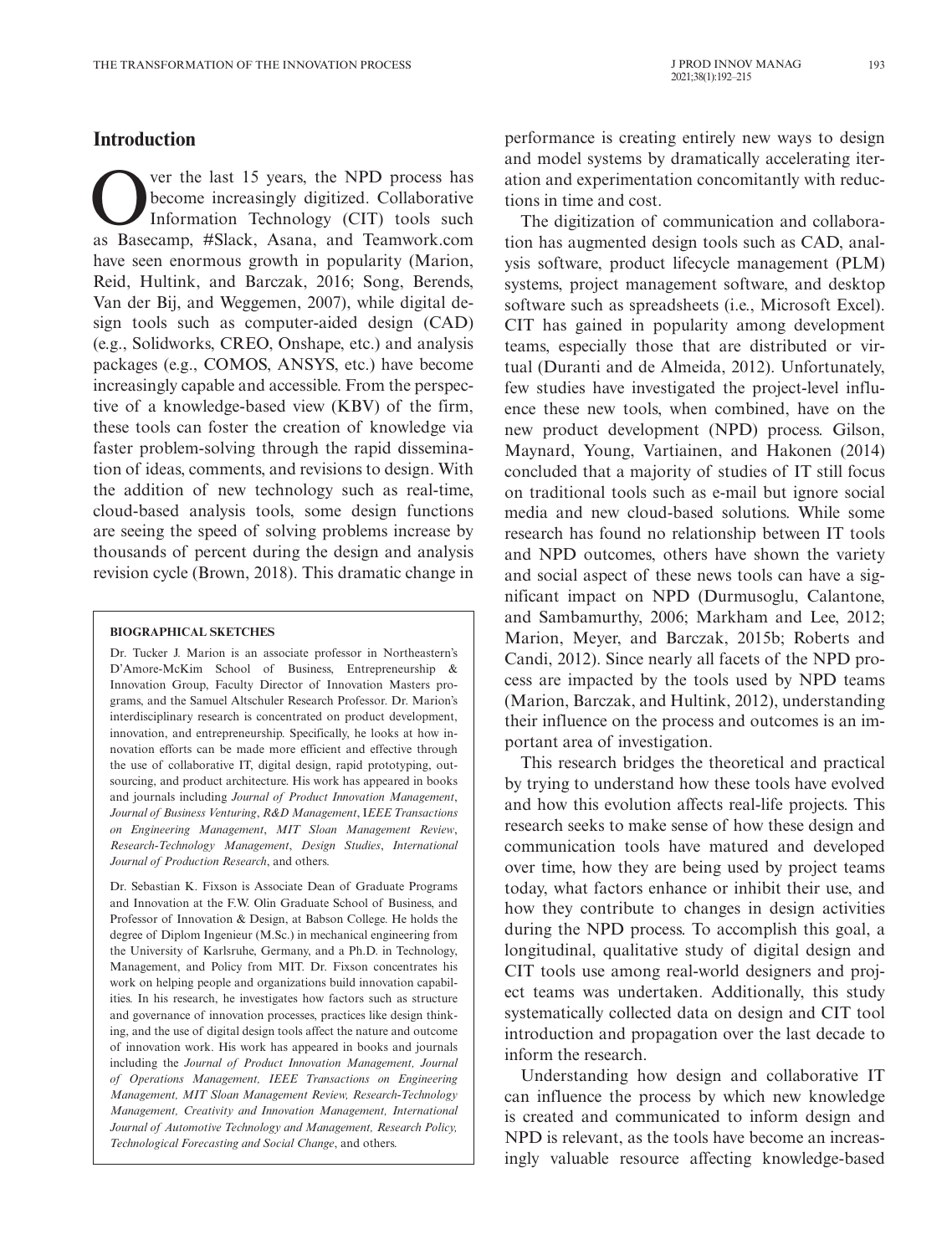competence of the firm. In this research, several contributions to further our understanding of digital tools and NPD are made. First, this study develops and adds context to understand how these tools have changed over time and how these new capabilities inturn affect how NPD activities, at the individual and team-level, are performed. Next, it is shown that the corresponding behavioral changes are leading to different organizational approaches and also signals the importance of different types of skills required of NPD professionals. Lastly, the managerial challenges and opportunities these new approaches to the activities of NPD will present to firms in areas ranging from training to IT implementation is explored. In the next section, relevant literature for both tools, knowledge, and skills is discussed. A section on research design follows. Then, research results and their implications are reviewed. The paper concludes with thoughts on some limitations and future research opportunities.

# **Theoretical Background**

New product development, or innovation in general, has historically been defined as the introduction of a new product, service, or method (Nonaka and Takeuchi, 1995; Schumpeter, 1934). There are two aspects to consider, one being the outcome of the NPD effort, and the other being the process with which the innovation is developed. The process perspective allows researchers to investigate the activities and interactions that are required for the successful generation and introduction of an innovation (Greve and Taylor, 2000; Griffin, 1997; Krishnan and Ulrich, 2001). Knowledge creation is often at the center of this viewpoint, with a focus on organizational attributes that can influence this process (Nonaka and Takeuchi, 1995; Tsai, 2001). In the NPD process, knowledge is created at all phases, from ideation to commercialization (Eppinger and Ulrich, 2015; Machlup, 1980). The KBV argues that knowledge creation, exchange, and recombination are essential to innovation efforts (Galunic and Rodan, 1998; Henderson and Clark, 1990; Quintane, Mitch Casselman, Sebastian Reiche, and Nylund, 2011).

According to the KBV, knowledge is an organizational resource, and the ability of a firm to generate and deploy this knowledge in the NPD process can improve firm performance (Grant, 1996; Kogut and Zander, 1992; Nonaka, 1994; Spender, 1996). Viewed

through the KBV lens, the goal of new design and CIT tools is to increase knowledge generation and sharing among team members directly. The KBV offers a useful framework to examine issues of innovation, technology, and organization in firms (Alavi and Leidner, 2001; Gopalakrishnan, Bierly, and Kessler, 1999). These tools are aimed to speed design creation and foster virtual team communication, coordination, and collaboration (Duranti and de Almeida, 2012). However, most studies of IT have focused on traditional services and product offerings such as e-mail (Gilson et al., 2014). Design, analysis, and CIT tools bridge traditional approaches to design activities with new forms of technology, such as social networking. An example is the new cloud-based CAD platform Onshape, which allows real-time distributed iteration, team communication, and new plug-in functional applications similar to the Apple App Store. A knowledge-based theory of the firm provides a fundamental theoretical basis as to why the use of various IT tools in the NPD process may increase performance, as these tools can improve the efficiency of knowledge creation and transfer among the stakeholders in the organization (Marion, Fixson, and Meyer, 2014, p. 20).

There are different outcome measures for NPD, such as the efficiency of the process and overall innovation capabilities of the firm. Innovation capabilities are a set of abilities and skills in an organization that allow firms to adopt new processes and technologies in their design efforts (Ju, Zhou, Gao, and Lu, 2013; Zahra and Nielsen, 2002). These innovation capabilities are linked to the design of superior products and services (Moorman and Slotegraaf, 1999; Song, Droge, Hanvanich, and Calantone, 2005; Zhou and Wu, 2010). To understand how innovation capabilities that can serve as a competitive advantage are formed in the first place, this research builds on the knowledge transfer framework that includes three categories of knowledge reservoirs: member, task, and tool (Argote and Ingram, 2000; Argote and Fahrenkopf, 2016). In the context of NPD, members are the individuals working on various aspects of the product or project. Research has identified people-related factors such as team communication, team composition and organization, and senior management support as important factors affecting product development performance (Brown and Eisenhardt, 1995). Fostering and integrating communication and collaboration amongst team members of different skill sets and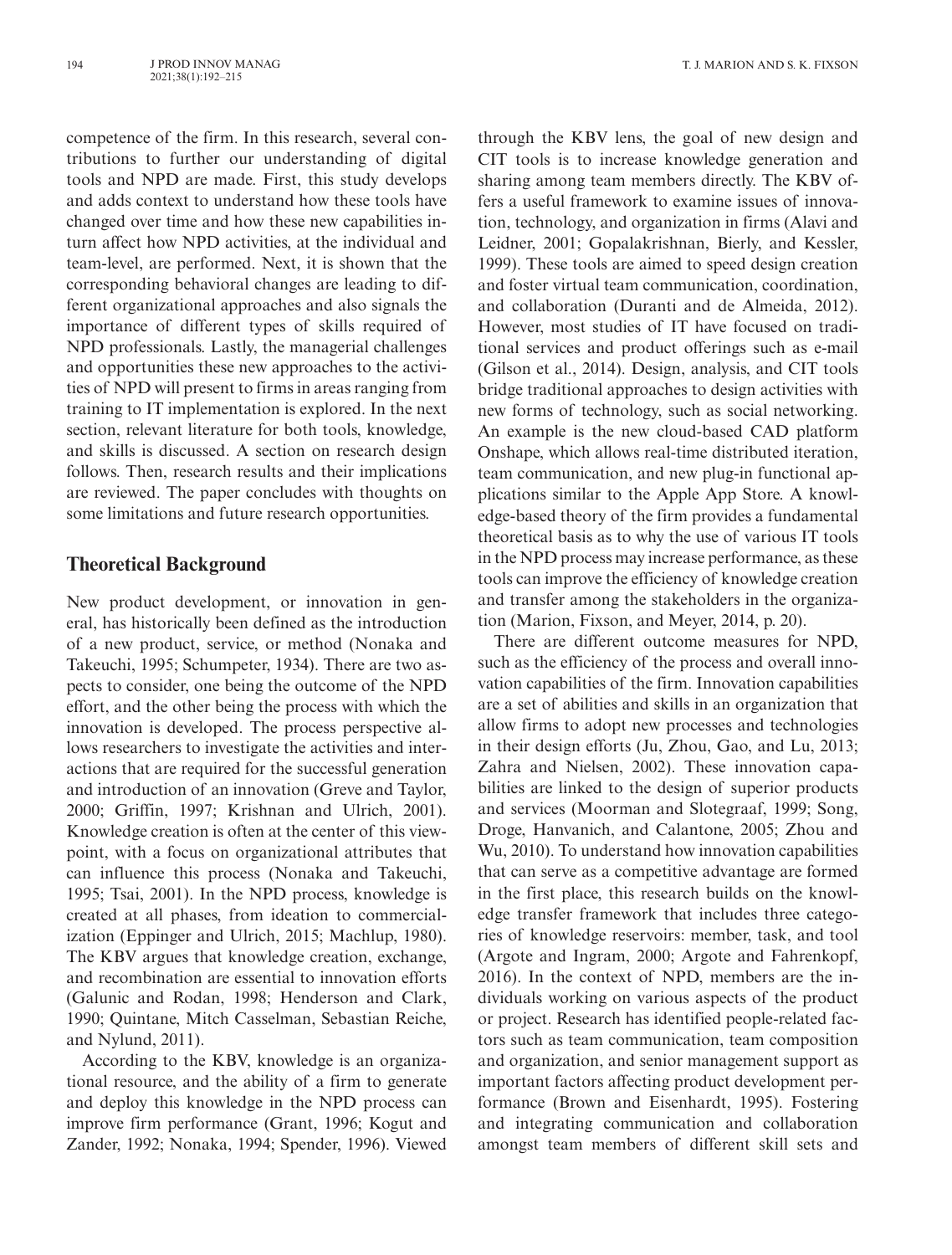functional areas has been shown to lead to betterperforming NPD processes and resulting in new products (Cooper, 2001; Kahn, 1996; Marion et al., 2014). Critical to this human side of NPD is collaboration and sharing of design and project information among team members, what Argote and Fahrenkopf (2016) call the member-member networks.

The second knowledge reservoir, task, can be mapped on the process in NPD (Hopp, Iravani, and Liu, 2009; Roemer and Ahmadi, 2004). When two or more individuals work together on a project, develop a mutual understanding, achieve collective goals, and share resources—this collaboration and the tasks and associated efforts to manage it is the development process (Appley and Winder, 1977; Kahn, 1996; Marion et al., 2014; Schrage, 1990). The development process includes numerous tasks whose sequencing and interdependencies need to be managed. For example, the operations management literature has developed insights into how to structure the NPD process to minimize rework (Browning and Ramaseh, 2007). Typically segmented into phases, the NPD process includes the up-front discovery of user needs and market opportunity, detailed design and development, and commercialization (Cooper, 2001; Ulrich and Eppginer, 2016). Specifically, the design and development phase includes conceptual design via design sketches, design concepts, detailed engineering design, comprehensive virtual and physical prototypes, design analysis, and prototype testing (Marion et al., 2014; Perks, Cooper, and Jones, 2005). During the design and development phase, numerous decisions need to be made about issues such as the design parameters, specifications, detailed design and engineering, and the prototype plan (Krishnan and Ulrich, 2001; Marion et al., 2014). In the commercialization phase, virtual and physical prototypes are further refined and tested, tools and manufacturing processes are designed and sourced, and supply chains are finalized. These decisions require input from functional areas across the organization and often contain many interdependencies (Marion et al., 2014).

The third knowledge reservoir in Argote and Fahrenkopf's (2016) framework is the tools that are used to design and facilitate interaction and communication of those design activities. A key element for successful integration of skills, knowledge, and efforts from different people are the tools they work with. How products are conceptualized, prototyped, designed, and tested are tied to the tools used by individuals and the team (Marion et al., 2012). As with most knowledge work, the tools for NPD have become increasingly digitized (Gartner, 2019). A digitized NPD process is characterized by the increasing use of digital tools and platforms for design, analysis, 3D prototyping, and collaborative communication, all of which increasingly replace traditional forms of design and communication such as hand sketching, handmade prototypes, telephone communication, and project management tools such manual task lists. In fact, over the past decade, the digitization of R&D activities has accelerated, and specifically, the digitization of collaboration has received renewed interest (Orellana, 2017). Not only does the digitization of interaction matter, but also the intensity with which the digital tools are used (Kroh, Luetjen, Globocnik, and Schultz, 2018).

Next to offshoring and contingent work, new technology has been identified as one of the significant drivers for changes in work (Barley, Bechky, and Miliken, 2017). Nambisan, Lyytinen, Majchrzak, and Song (2017) argue that digitization of the innovation process will make the innovation less bounded, the innovation agency less pre-defined, and the distinction between the innovation process and the outcome less clear. They propose four logics to explain digital innovation: dynamic problem-solution pairing, sociocognitive sensemaking, technology affordances and constraints, and orchestration. These logics point to profound changes in how the activities of innovation are performed and managed. Given the rapid digital transformation of NPD over the last 15 years in each of these categories or logics, one needs to understand and make sense of this evolving landscape of the tools and how they impact design activities. Sensemaking is an organizational framing tool to label, categorize, and stabilize meanings from situations (Mills and Ungson, 2003; Taylor and Van Every, 2000; Weick, Sutcliffe, and Obstfeld, 2005). As a first step in the process of understanding this changing landscape and how it affects NPD, one needs to first grasp how these tools have changed and how these tools are integrated into the NPD process. What capabilities and features have been added? What types of tools and CIT have been developed that cover different NPD activities? Are there industry trends in the types of tools and the companies that commercialize them? In other words, how has the knowledge reservoir *tool* dynamically changed over time?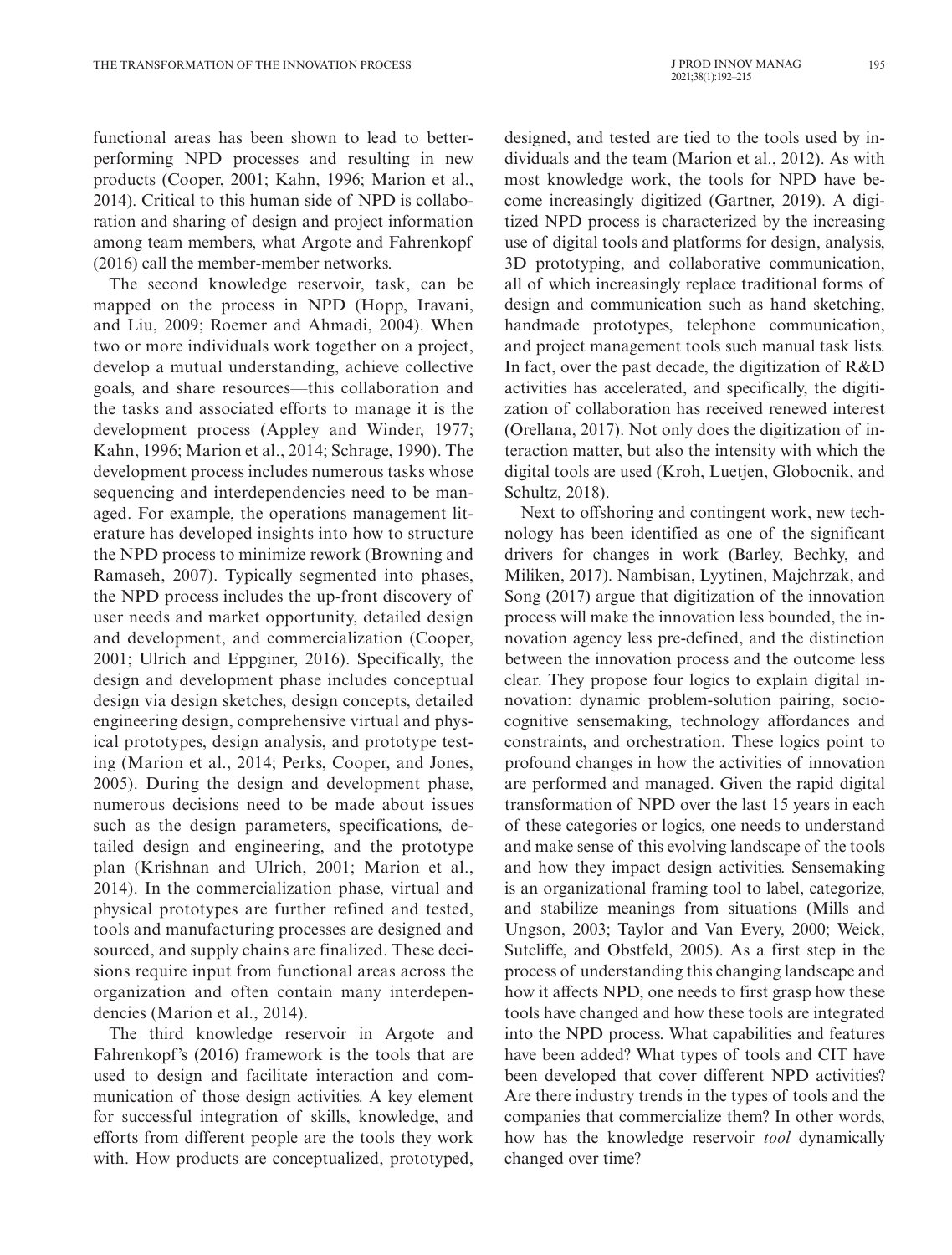*Research Question 1: How have digital tools that support design activities changed over time, and can this changing landscape be synthesized to make sense of it?*

It is easy to imagine that digital tools affect work. But what are the precise effects of a changing tool landscape on a firm's knowledge as a competitive advantage? Empirical research has shown that the use of IT tools tends to be associated with the degree of collaboration (Peng, Heim, and Mallick, 2014), which in itself is correlated directly with knowledge creation and dissemination. Analogous to the interdependence of work, the interdependence of technologies (in a workflow) requires some form of coordination, and digitally mediated work processes, especially structured ones, have been shown to alter the relationship between collaborators (Claggett and Karahanna, 2018). Research on work with technology shows that engineers traverse these gaps between technologies, sometimes manually (navigate) and sometimes via automating (bridging) the process (Bailey, Leonardi, and Chong, 2010). In case of a narrow gap, engineers simply use mechanisms created earlier to traverse the gap (crossing). Bailey et al. (2010) find that these gap traversing strategies can also serve other functions beyond efficiency, for example, quality inspection, occupational training, and knowledge preservation. For these reasons, these strategies can also differ between occupations. The increasingly technology-mediated work environment, both concerning work content as well as communication, is increasingly requiring what Makarius and Larson call "virtual intelligence" (Makarius and Larson, 2017).

What these works suggest is that there are several interactions between the three knowledge reservoirs member, tasks, and tools. Thus, our second step in sensemaking of the impact of digital tools on NPD is to strive for a deeper understanding of how the changes in tools have affected the way individuals and organizations use the tools—what Argote and Fahrenkopf (2016) call the knowledge networks between member, task, and tools—and how this, in turn, impacts the work itself, and ultimately the organization's knowledge base as a competitive advantage. Formally, our second research question is as follows:

*Research Question 2: How have these evolving digital tools influenced changes in NPD activities for individuals, teams, and performance outcomes?*

In the next section, our research methodology and sample characteristics is reviewed.

# **Research Methods and Data**

#### *Research Frame and Setting*

To explore, understand, and make sense of the changes of the tools and how the digitization of the design process is influencing NPD, one needs to appreciate the evolution of the landscape of the digital tools themselves and the details of their use in concrete work projects. Sensemaking helps to understand, develop meaning and context for individuals and organizations in an emerging situation in a comprehensive manner through the use of observed data and helps create order and interpret what has occurred from the environment (Berger and Luckman, 1967; Maitlis, 2005; Weick, 1993, 1995; Weick et al., 2005). To accomplish this task, this project was tackled through a multi-method approach that includes detailed qualitative research that allows an in-depth understanding of behavior (Bunduchi, 2017; Woodside and Wilson, 2003) as well as longitudinal data sets.

This research is following a call from a recent review on knowledge management research (Barley, Treem, and Kuhn, 2018) for a renewed focus on knowledge creation. Since this paper is focused on knowledge creation in the NPD process, associated activities, and the tools used to execute design work, it is important to investigate the connections between technology (digital tools) and work processes (activities) (Raghuram, Hill, Gibbs, & Maruping, 2019). To accomplish this task requires studying details that only project-level analysis can provide. A project-level study is a preferred method in determining the impact of IT tools since most of this tool use occurs at the project-level by the designers, engineers, and project managers (Barczak, Hultink, and Sultan, 2008; Devaraj and Kohli, 2003; Marion et al., 2012; McGrath and Iansiti, 1998). This study focused on the design and development of multi-part physical products of varying complexity. These types of products and projects require engineering, analysis, prototyping, testing, and manufacturing development. The resources and tasks used in these phases are driven and augmented by digital design and CIT tools. As such, individuals' development work and the tools that support that work was studied.

This research also follows the call for conducting more longitudinal, multi-method investigations of the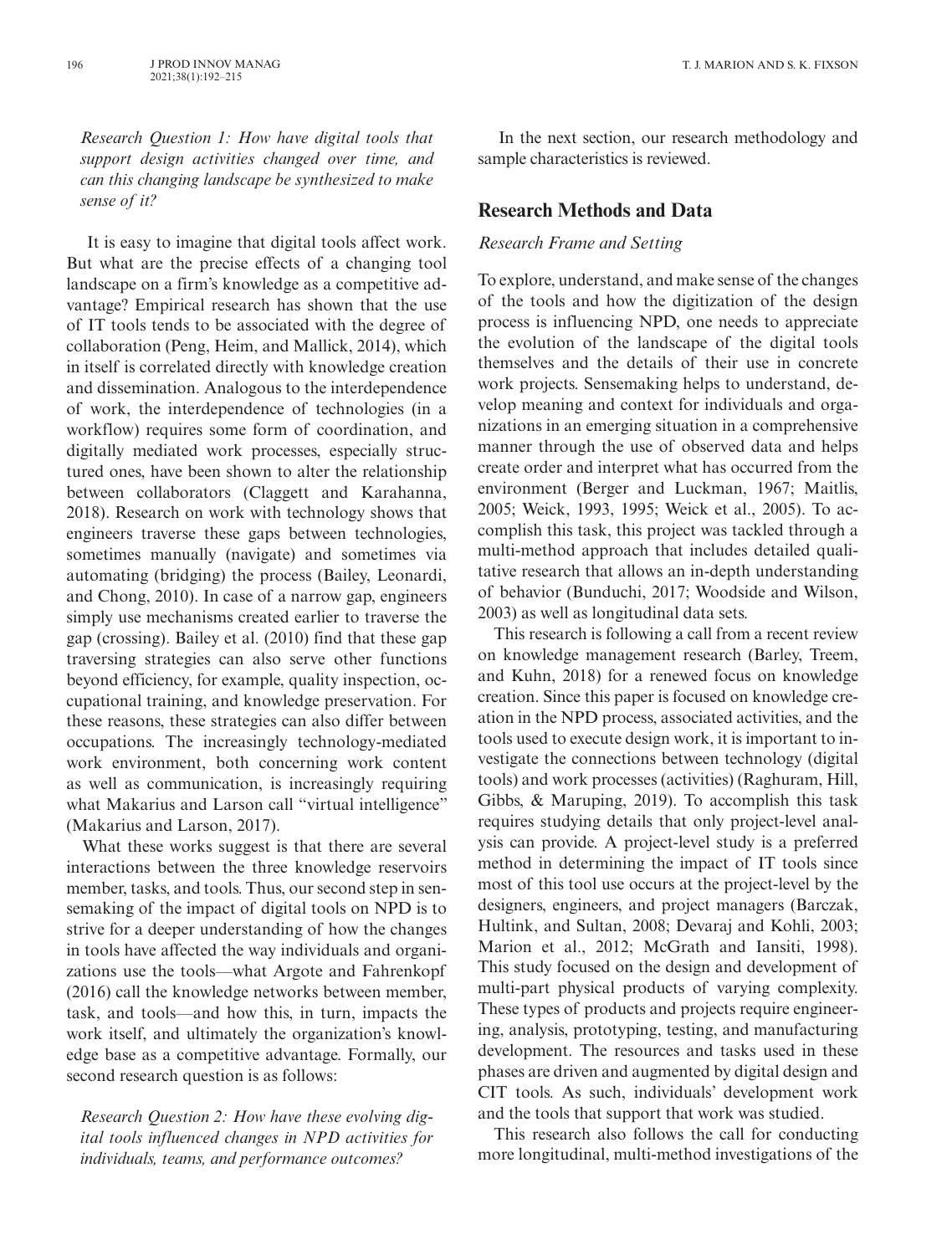role of digital design and CIT and its impact on work (Forman, King, and Lyytinen, 2014). Consequently, our investigations occurred in multiple research phases that spanned a decade. Research has shown that protracted engagement is being used in studies where there are efforts to move beyond conventional, short-term case observation and into a more in-depth investigation into phenomena (Given, 2008).

#### *Research Design*

This research was approached from a grounded theory, constructivist perspective using a multi-method approach in multiple phases. Grounded theory has been used extensively within qualitative research focused on entrepreneurship and innovation (Grodal, 2018; Khavul, Chavez, and Bruton, 2013; Lee, 1999; Marion, Eddleston, Friar, and Deeds, 2015a). In contrast to naturalistic case methods, the constructivist approach has a robust deductive element, which allows a comparative understanding of empirical findings between cases and different aspects of research (George and Bennett, 2005; Given, 2008; Marion et al., 2015a). In each research phase, multiple cases and interviews were undertaken. A multi-method case research approach is important to exploratory research as it affords the researcher the ability to triangulate observations through multiple viewpoints and data sets (Collier and Elman, 2008; Creswell, 2003). For each of the cases, both qualitative and quantitative data were collected, combining ethnographic participant observation, semi-structured interviews, review of archival material, and investigation of measures that digital tools and CIT use itself creates. A graphic of the overall research study is shown in Table 1. Table 1 notes the research phase, data collected, and key characteristics of the data.

The first phase of the research project began with an exploratory investigation into the use of digital design (CAD) tools. The goal of this phase was to gain a baseline understanding of how pervasive the usage of digital tools was in NPD, and how influential these tools were on the project and overall process. To accomplish this, a 30-question exploratory electronic survey on NPD tool use, including digital design, was sent to design and engineering firms via the Industrial Designers Society of America contact list. Projectspecific questions included when and how frequently tools such as CAD and 3D printed prototypes were used during NPD, types of tools and methods used in the process (CAD software, types of prototypes, etc.), and the total percentage of billed project hours related to CAD engineering (see Appendix A). The final survey sample consisted of 44 firms, which represented a response rate of 68%. Next, multiple interviews were conducted with engineers and engineering managers at five firms, including defense, robotic, and multiple design and engineering firms. The interviews were held face-to-face and were semi-structured. An interview guide was developed and used during the interviews. Interviews were recorded with notetaking in real-time and later revisited during analysis to identify textual and conceptual themes and narratives (e.g., qualitative memoing). This approach is in accordance with grounded theory and qualitative research method design (Given, 2008; Taylor, Bogdan, and DeVault, 2015).

Phase 2 of this research project focused on two similar projects developed in two different periods by the same firm. The company and projects were selected based on their similarity of complexity and function (multi-part consumer products/tools), their use of a broad spectrum of NPD processes including industrial design, prototyping, testing and manufacturing, and the open access to the development team and associated data. This in-depth case comparison was ethnographic and used participant observation and review of historical project data to inform the investigation. An embedded, ethnographic approach was used, given its ability to understand human behavior within a natural setting (Jackson, 2000). Lengthened research engagement is increasingly being used in studies where a deeper, richer investigation can uncover unexpected insights into individuals and organizations (Given, 2008; Marion et al., 2015a). Participant observation and interviews were used to collect qualitative, ethnographic data on the firm and development projects. Ethnography involves long-term, immersive, and experiential participation by a researcher in a specific context to describe the meanings of experiences and also uncover unexpected moments (Fernandez, 1986; Geertz, 1973; Jackson, 2000; Marion et al., 2015a; Wacquant, 2003). By comparing information from different sources, these meanings are interpreted by the research team with the intent of identifying themes in the data (Marion et al., 2015a; Ware, Tugenberg, Dickey, and McHorney, 1999). The goal of this research was to build on the first phase and develop a detailed understanding of how digital tools have changed approaches to NPD and ultimate outcomes.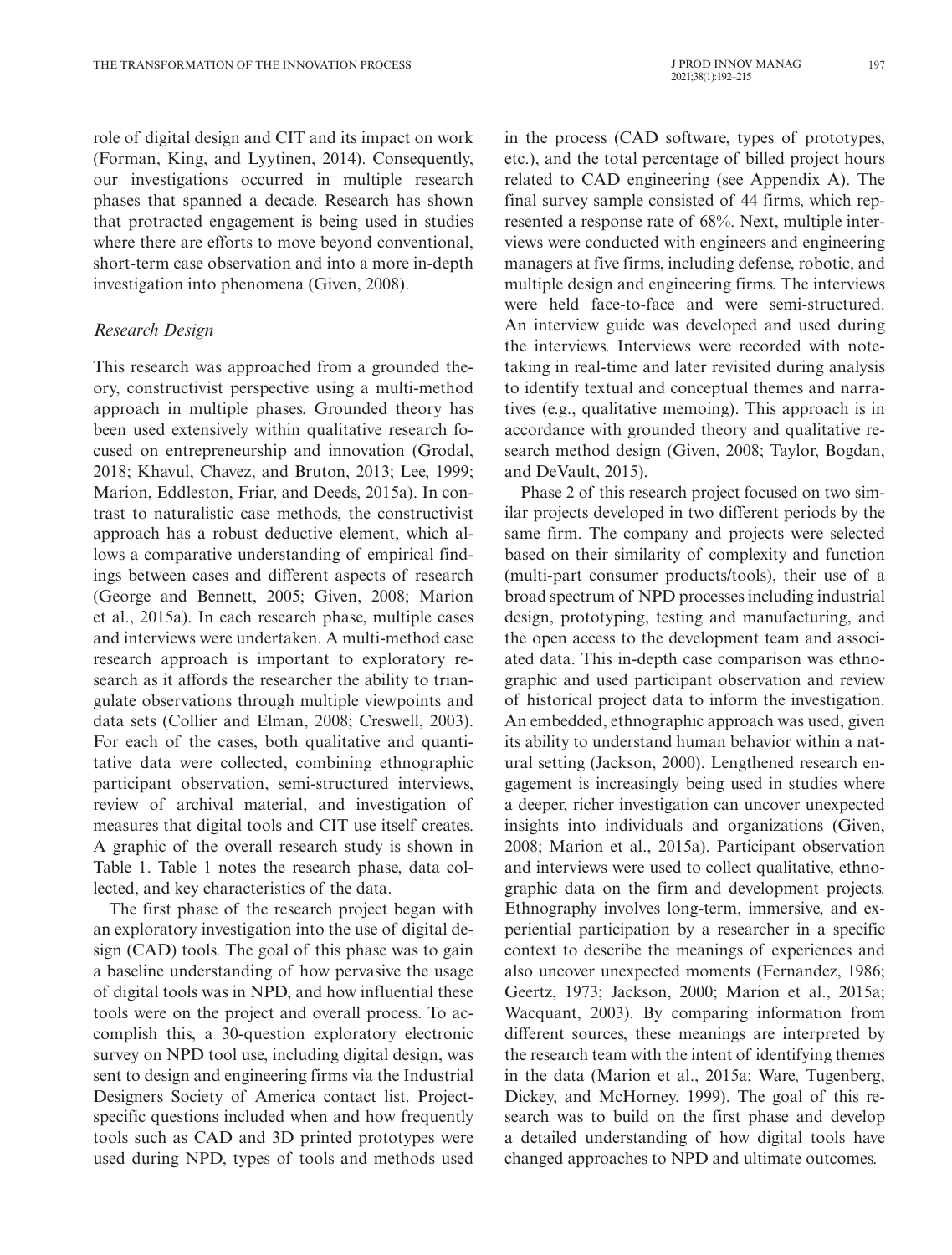| í<br>₹                   |
|--------------------------|
| i                        |
|                          |
|                          |
| à<br>ໄ                   |
|                          |
| š<br>$\overline{a}$<br>f |
|                          |
| ŀ                        |
|                          |
| $\overline{ }$<br>lab    |

| haracteristics | 44 firms surveyed. 10   Two | similar                  | Iwo similar MEMS sensor       | interviews include |
|----------------|-----------------------------|--------------------------|-------------------------------|--------------------|
|                | nterviews include           | neering product<br>engir | nodules projects at a leading | onsumer products,  |
|                | lefense, robotics,          | consumer                 | nternet-of-Things sensor      | lectronics, and    |
|                | ngineering firms.           | products firm.           | company.                      | lefense.           |

| Data | fultiple interviews.  | bservation note    | Observation note taking, access     | Jotes, recorded |
|------|-----------------------|--------------------|-------------------------------------|-----------------|
|      | exploratory survey on | aking, emails,     | to emails, access to project wikis, | iterviews,      |
|      | lesign firms of CAL   | nlans,<br>roject p | roject documentation.               | ontinued        |
|      | and tool usage.       | ocume              | interviews, netnography.            | tuography.      |
|      |                       |                    |                                     |                 |
|      |                       |                    |                                     |                 |

|            | Phase 1: Initial study |      |      |      |      |                        | Phase 3: Embedded, participa |      |      |      | 1ase 4: Interviey |
|------------|------------------------|------|------|------|------|------------------------|------------------------------|------|------|------|-------------------|
| tudy Phase | of CAD and             |      |      |      |      |                        | bservation on two projec     |      |      |      |                   |
|            | nmunication too        |      |      |      |      |                        | Historical data collection ( |      |      |      |                   |
|            | sage                   |      |      |      |      | digital tools and CIT. |                              |      |      |      |                   |
|            |                        |      |      |      |      |                        |                              |      |      |      |                   |
|            | 2008                   | 2009 | 2010 | 2011 | 2012 | 2013                   | 2014                         | 2015 | 2016 | 2017 | 2018              |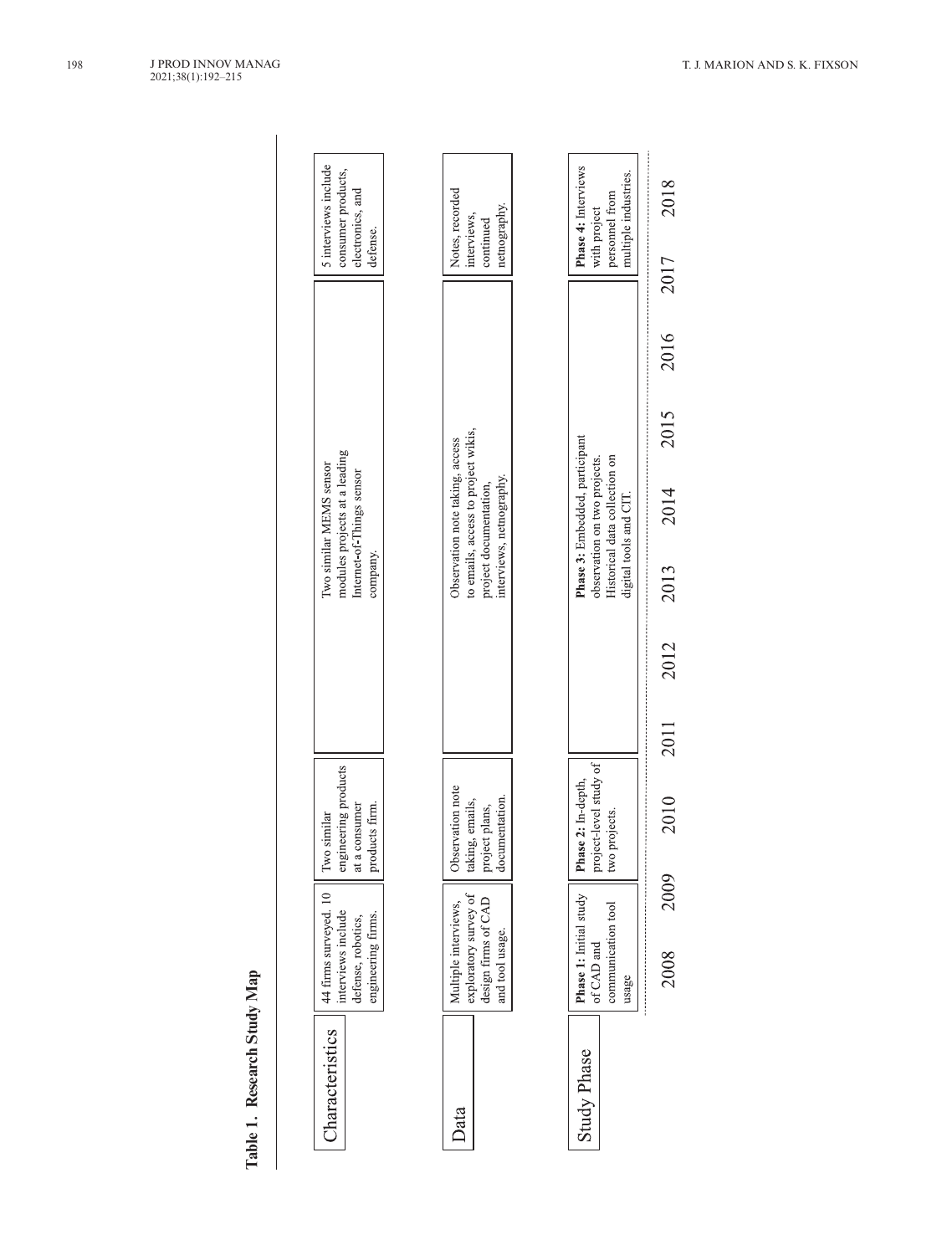Phase 3 of the research began in 2011 with an indepth engagement with a growing technology company that designs and commercializes sensors and systems used in consumer, automotive, and aerospace applications. This company was selected due to the high complexity of the project and comprehensive approach to the NPD process (the product is an electronic sensor module with embedded software), and as with Phase 2, the ability to have open access to all parts of the development project due to the academic interest in the research from company executives. As a follow-on to Phase 2, this phase was also an in-depth, ethnographic case comparison. The goal of this phase was to broaden the research to understand the impact of CIT tools on the NPD process, in addition to design tools. Phase 3 of the study involved several stages. The first stage was an in-depth investigation into the firm's NPD process, including the use and type of IT tools used during development. The next stage involved participant observation on two development projects at the firm, which began in 2014 and ended in 2017.

For both Phase 2 and 3, this study followed the multi-case methodology recommendations of Yin (1994, 2003) to diminish further sources of bias within the investigation and data collection effort. These techniques included: randomization of times, places and sampling methods, attention to marginal persons and details, regular debriefing by informed colleagues, and the use of note-taking to remind the participant-observer to detail events observed or experienced during the research engagement (Arnould and Wallendorf, 1994; Lincoln and Guba, 1985; Marion et al., 2015a). Also, data were collected on e-mail and wiki communication over time for both projects (Snider, Škec, Gopsill, and Hicks, 2017). Open access to project emails and project wikis was given by company management through email and internet accounts from 2011 to 2017. Thousands of emails and communications were accessed and viewed during the participant observation period. Field notes on the project were taken throughout this period. In cases were timing and frequency of communication were of interest, email and postings were tabulated using spreadsheets. A multi-method approach of this type to synthesize quantitative data with detailed qualitative cases or examples has been advocated by Gibson and Birkinshaw (2004). This method has been found to provide a rich understanding of organizational issues in business research (Cardinal, Turner, Fern, and Burton, 2011). To compare these current projects with historical data, the Phase 3 sample together with the two projects developed in 2001 and 2009 (Phase 2) was analyzed. A summary of firm and project characteristics for Phase 2 and 3 are shown in Table 2.

During Phase 3, an in-depth investigation into the features and commercialization history of both digital design and CIT tools over time using publicly available information was begun. Two graduate research assistants collected data from the internet and electronic library systems that included press releases, company and tool history, and news articles. This information was collected, sorted, and analyzed. The authors held regular research meetings with graduate research assistants to evaluate the research and progress, which allowed a comprehensive picture of the features and capabilities of the tools to be categorized over time. This research was started in 2017 and ended in 2018. The final phase (Phase 4) of the study included a continuation of the tool history investigation (with the same research assistants) and multiple, semi-structured interviews with representatives at multiple firms. An interview guide was developed and used in face-to-face meetings. As with Phase 1, field notes were taken during the interviews and reviewed during the memoing and analysis process. These firms

|                        | Research Phase 2          |                           | Research Phase 3 |                  |
|------------------------|---------------------------|---------------------------|------------------|------------------|
|                        | Project A                 | Project B                 | Project A        | Project B        |
| Start date             | 2001                      | 2009                      | 2014             | 2015             |
| Commercialization date | 2002                      | 2010                      | 2017             | 2018             |
| Application            | Consumer R&D              | Consumer R&D              | Industrial R&D   | Industrial R&D   |
| Project type           | Hand tool                 | Hand tool                 | Gas flow system  | Gas flow system  |
| Project manager        | Yes                       | Yes.                      | Yes              | Yes              |
| $#$ of team members    | 4                         |                           | 8                | 6                |
| Primary locations      | U.S.                      | U.S.                      | U.S., China      | U.S., China      |
| NPD management         | Loosely Defined, 3 Phases | Loosely Defined, 3 Phases | Defined, 3 Gates | Defined, 3 Gates |

**Table 2. Research Firm Characteristics**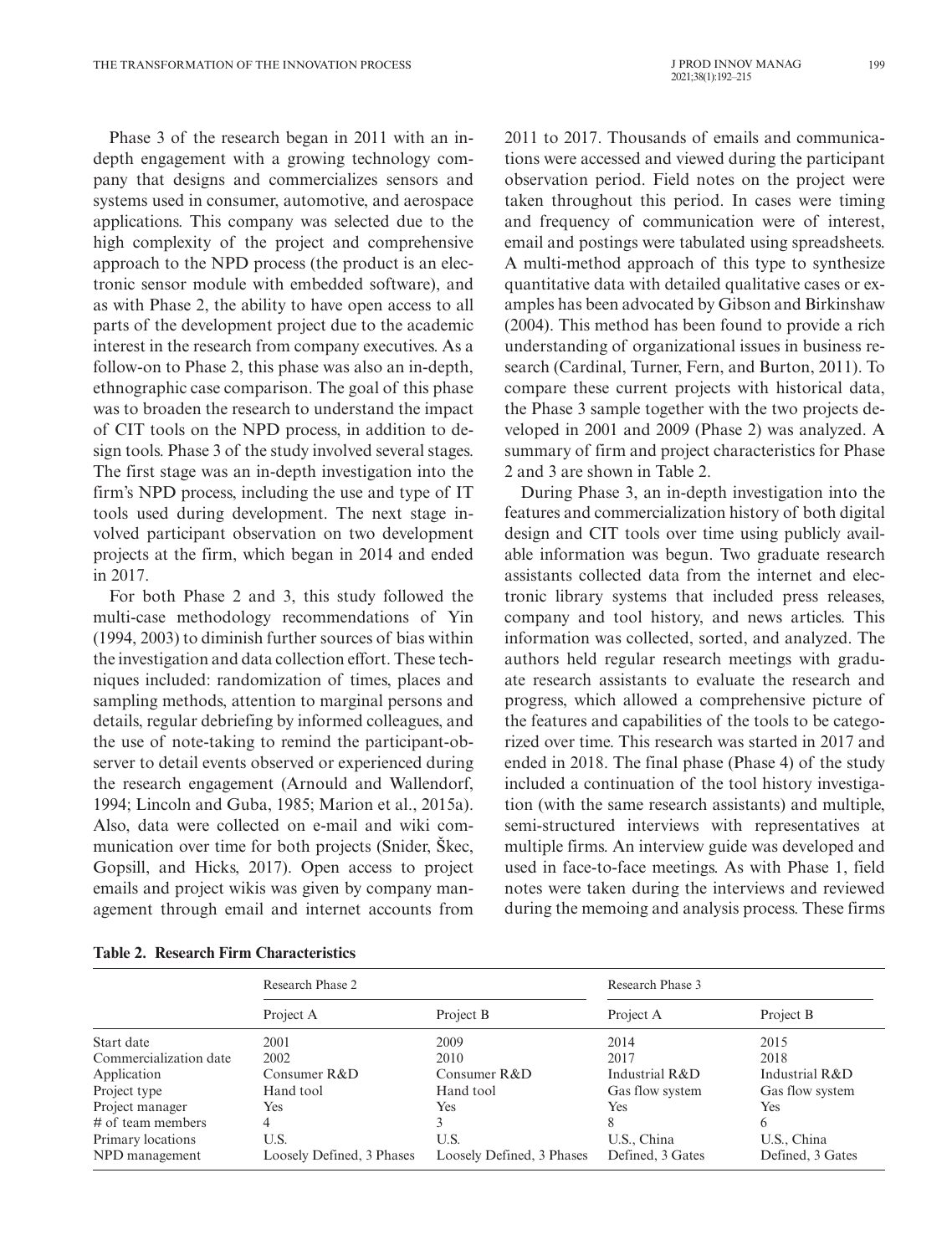included electronics, aerospace, consumer products, and engineering firms. Each firm was selected due to the complex nature of its products and the associated use of digital tools. This phase of the research aimed to gain a better understanding of the current "stateof-the-art" and also get expert opinions on how tools will influence NPD in the near future.

## **Results**

#### *Changes in the Digital Tool Landscape*

*Broader process integration.* To gain insight into Research Question 1, the study investigated digital tools, used for both design and collaboration. In Phase 1, which dates from 2008, one can see the importance of digital tools on NPD as a baseline for the investigation. In this sample of design and engineering firms, the study found that for a majority of respondents (51%), the hours designing in CAD (both initial design and design iterations) was a significant contributor to overall project cost, accounting for between 40-80% of billed project hours. Nearly half of respondents (49%) went right to CAD after initial product sketches, and almost all firms used 3D printed prototypes to inform the development process. It was apparent from this limited exploratory study that digital design tools were becoming essential to NPD and could influence overall NPD efficiency and effectiveness.

Today, a decade later, digital tools are used for every aspect of the NPD process. Illustration packages for industrial design, CAD for engineering design, finite element analysis (FEA) simulations for strength testing, computational fluid dynamics (CFD) packages for fluid and gas flow, cloud-based solutions for project management, video communication platforms for team interaction, and file storage platforms to store phase gate documents are some of the tools and functions that comprise this ecosystem of digital design and collaboration. To frame these research results, tools were segmented into categories. Following prior

research that has organized various IT tools into four categories of activities (Mauerhoefer, Strese, and Brettel, 2017; Peng et al., 2014), the study condensed and considered four categories for the remainder of the discussion: (1) communication IT tools (email group-ware, video conferencing), (2) product design IT tools (CAD, simulation modeling and analysis), (3) project management IT tools (project management software), and (4) product data and knowledge management IT tools (shared parts databases). Examples of these tools by category are shown in Table 3 (this table is current as of 2020). As shown in Table 3, tools from multiple vendors populate each category, which covers nearly all aspects of the activities of NPD, from conceptualization to project management. In each category, both established vendors and new market entrants are active.

*Higher performance.* On the design tool side, over time, it was found that these tools are increasingly capable and are now including innate intelligence to automate the design process further. The speed of design modifications and analysis now occurs in near real-time. Cloud-based vendors such as Onshape offer fully capable CAD on mobile devices, which allow distributed team members the ability to modify designs, collaboratively, in real-time. Future trends indicate that real-time analyses and artificial intelligence (AI) will have a substantial impact on the act of engineering design (Gordon, 2017). In looking at the major CAD platforms and their feature enhancements over time, all platforms are making efforts to improve ease-of-use while increasing the ability to perform analyses, integration of 3D printing features, and embracing emerging technologies like augmented reality and virtual reality.

Similarly, the history of analysis tools shows an increasing degree of integration of hitherto separate functionalities (e.g., starting with finite element analysis (FEA), then adding computational fluid dynamics analysis (CFD), then adding electronics analysis,

|  | Table 3. IT Tool Categories and Software and Platform Examples |  |  |  |
|--|----------------------------------------------------------------|--|--|--|
|  |                                                                |  |  |  |

| IT Tool Category                                         |                                                                      |                                                 |                                                                       |
|----------------------------------------------------------|----------------------------------------------------------------------|-------------------------------------------------|-----------------------------------------------------------------------|
| Communication Tools                                      | Product Design And Analysis                                          | Project Management                              | Product Data And Knowledge<br>Management                              |
| Microsoft Outlook, Google<br>Gmail, #slack, Yammer, Zoom | Dassualt Systemes Solidworks,<br>Onshape, PTC Creo,<br>ANSYS, COSMOS | Microsoft Project,<br>Teamwork.com,<br>Basecamp | PTC ThingWorx, Daussalt<br>Systems Solidworks PLM,<br>Github, GrabCAD |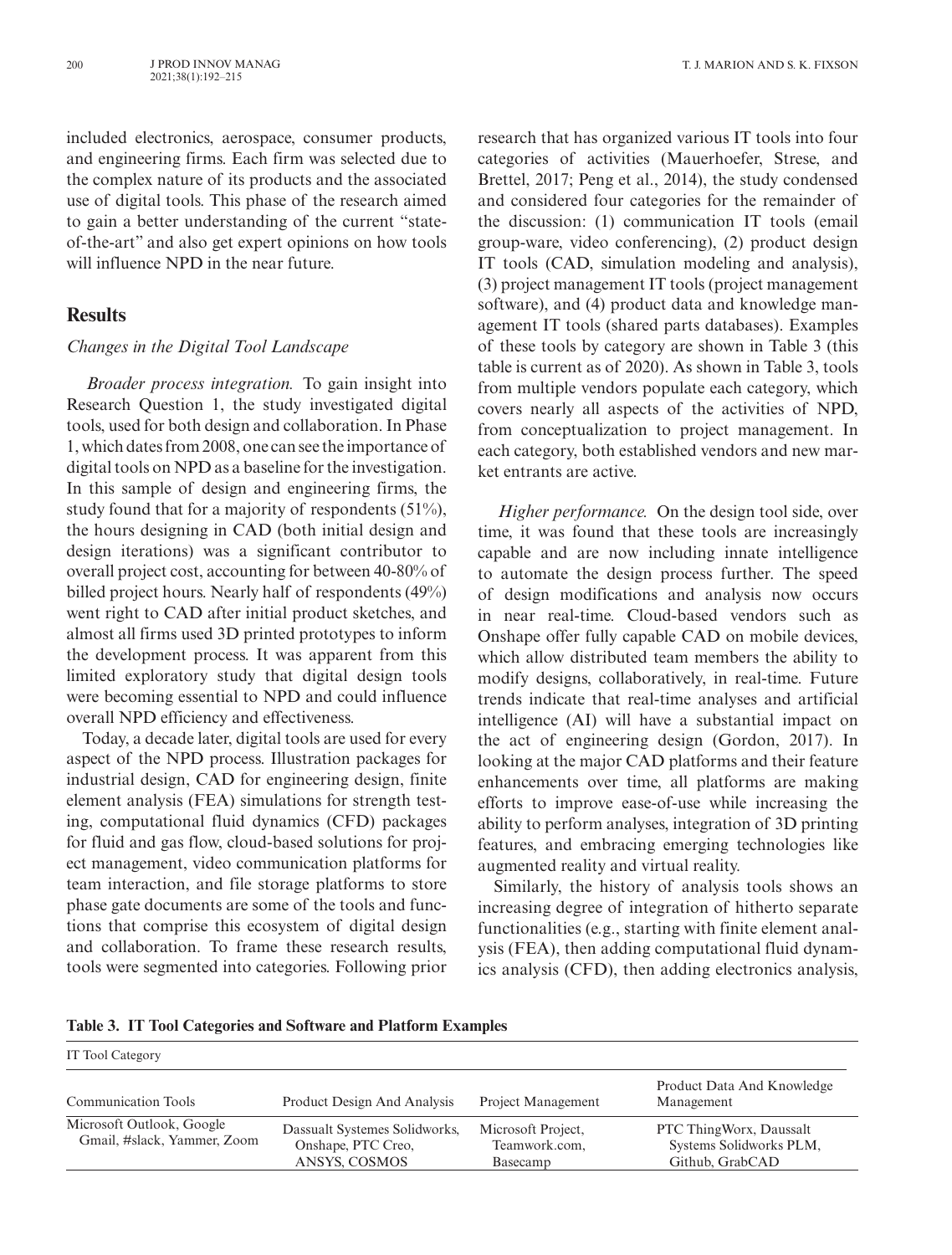then simulation of composite components, etc.). Also, the increasing power of computing (Nordhaus, 2007), together with increasing sophistication and user-friendliness increasingly enables designers to run real-time analyses and simulation *within* the design process, instead of handing the design over to an analysis specialist after some design decisions had been made. Tables 4 and 5 show some historical data on how CAD and analysis tools have changed in recent decades. The progression of both of these types of tools points to increased capability and tool intelligence. This evolution of digital tools changes how knowledge is created and used in the development process. Since this knowledge is a strategic resource of the firm and can be used to competitive advantage (Eisenhardt and Santos, 2002; Wasko and Faraj, 2005), firms that are best at using these tools or creating their solutions may see improved innovation performance.

*Lower barriers to entry.* Barriers to access to powerful design tools and related services like 3D printing have been dramatically reduced in recent years.

This includes free CAD software such as TinkerCAD and freemium CAD platforms like Onshape. Individuals with no prior skills can learn and create designs, have them 3D printed or manufactured using services such as 3D Systems additive manufacturing services, and delivered in a matter of days. 3D printers themselves have seen dramatic cost reductions, with some models selling for a few hundred dollars. This makes highquality engineering tools available to almost anyone. This, in turn, has fostered the development of engaged communities such as GrabCAD and given employees who are not in dedicated R&D roles a way to participate in idea development. And because these tools have little or no cost, trying new tools is easy with low risk.

*New types of tools for collaboration and workflow.* In the late 2000s, collaborative cloud-based software in the form of project wikis began to be increasingly adopted by project teams. This cloud-based centralized form of collaboration differs fundamentally from email. These sites pull comments and interaction from members and the community, rather than selectively pushing information to others (Marion and Schumacher, 2009).

| <b>CAD</b> Platform |                                                            |                                                                           |                                                                                               |                                                                                         |
|---------------------|------------------------------------------------------------|---------------------------------------------------------------------------|-----------------------------------------------------------------------------------------------|-----------------------------------------------------------------------------------------|
| Year                | AutoCAD                                                    | Solidworks                                                                | <b>CREO</b>                                                                                   | <b>CATIA</b>                                                                            |
| 2010                | 3D print feature, free form<br>drawing                     | Improved user experience.<br>Motion analysis added                        | Still Pro-Engineer                                                                            | New PLM capability                                                                      |
| 2011                | No major changes                                           | Improved design features for<br>manufacturing                             | CREO 1.0 introduced                                                                           | Electronic and Mechanical<br>CAD collaboration.<br>Improved functional<br>modeling      |
| 2012                | Search function added                                      | Costing feature added. Beams<br>added to Linear Dynamic<br><b>Studies</b> | Freestyle drawing added.<br>Sheet metal features<br>improved                                  | No major changes                                                                        |
| 2013                | Cloud connectivity<br>(AutoDesk 360)                       | Tools to improve design<br>sustainability                                 | No major changes                                                                              | Improved composites simu-<br>lation. Improved render-<br>ing and sketching.             |
| 2014                | Updated user interface. 3D<br>scan capability added        | Solar simulation added.<br>Improved drawing tools                         | More integrated suite of<br>features                                                          | No major changes                                                                        |
| 2015                | Improvements to<br>ease-of-use                             | 3D printing cost estimates                                                | No major changes                                                                              | No major changes                                                                        |
| 2016                | New revision and drawing<br>tools                          | User interface redesigned                                                 | <b>Improved CREO</b><br>Simulation. Improved<br>sketching. Direct con-<br>nect to 3D printers | Collaborative project collab-<br>oration. Improved systems<br>engineering capabilities  |
| 2017                | Improved cloud function-<br>ality. Easier 3D print<br>tool | No major changes                                                          | No major changes                                                                              | No major changes                                                                        |
| 2018                | No major changes                                           | No major changes                                                          | Improved augmented<br>reality features. New<br>simulation capabilities.<br>IoT tools          | Virtual reality features<br>added. Improved sys-<br>tems engineering and<br>integration |

**Table 4. Summary of CAD Platform Historical Feature Changes (2010 to Present, Phase 3 Research)**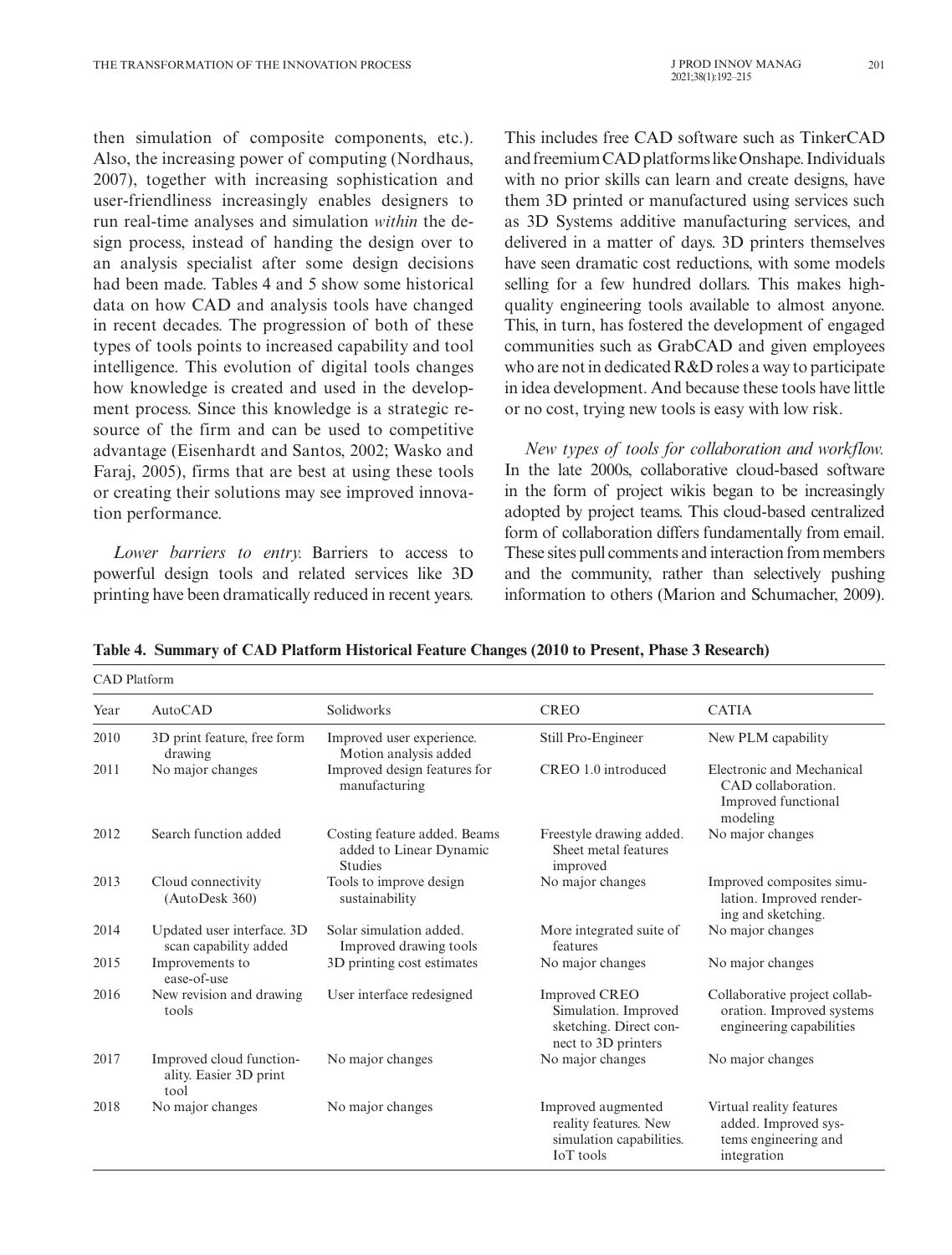| Year | Software Version | <b>ANSYS Software Features</b>                                                                                                                                                                                                                                      |
|------|------------------|---------------------------------------------------------------------------------------------------------------------------------------------------------------------------------------------------------------------------------------------------------------------|
| 1971 | 2                | ANSYS' first commercial version is released (boxes of punch cards; program ran overnight), focuses<br>on FEA                                                                                                                                                        |
| 1979 | 3                | DOS interface                                                                                                                                                                                                                                                       |
| 1980 | 4                | Provides graphical user interface                                                                                                                                                                                                                                   |
| 1993 | 5.0/5.1          | Integration of fluid dynamics software; beginning integration with CAD systems                                                                                                                                                                                      |
| 2001 | 6                | Introduces large-scale modeling                                                                                                                                                                                                                                     |
| 2005 | 8                | Introduces a multi-field solver, which allows users to simulate how multiple physics problems would<br>interact with                                                                                                                                                |
| 2009 | 12               | The second version of Workbench; ANSYS also began increasingly consolidating features into the<br>Workbench                                                                                                                                                         |
| 2014 | 15               | New features for composites, bolted connections, and better mesh tools                                                                                                                                                                                              |
| 2015 | 16               | Introduces physics engine and Electronics Desktop, which is for semiconductor design                                                                                                                                                                                |
| 2016 | 17               | Introduces a new user interface and performance improvement for computing fluid dynamics<br>problems                                                                                                                                                                |
| 2017 | 18               | It allows users to collect real-world data from products and then incorporate that data into future<br>simulations. The ANSYS Application Builder, which allows engineers to build, use, and sell custom<br>engineering tools, was also introduced with version 18. |

**Table 5. Summary of the History of Platform Features of ANSYS Simulation Software**

These types of sites have added general social networking features to new product development. Research has shown that during development, these new media tools can increase collaboration and the number of concepts generated (Marion et al., 2014). In the third phase of our research, project wikis such as Basecamp became a significant form of communication. In project A, dating to 2014, the project wiki Basecamp was the primary form of communication during design and development (see Table 6).

Project management tools followed a similar pattern, migrating from notebook-based task lists to Microsoft Excel spreadsheets to online wikis to dedicated cloud-based software (e.g., Teamwork.com and Project Libre). As shown in Figure 1, the propagation of new project management tools has seen a substantial rise over the last 10 years. This is a dynamic space, with many entrants trying different approaches. These include some that are focused on brainstorming (e.g., Whiteboard) to those dedicated to software (e.g., GitHub). In our case analysis, frustration with switching between these project management tools was seen, with teams moving from one platform to another, and in the case of the two recent projects (Phase 3, projects A and B), switching project management tools several times during the development of a single project. This can cause churn, loss of data, and general frustration with the team. In the case studies, it was noticed that each time a new tool was chosen, the team enthusiasm to move to and learn the new features and use the tool, declined. In the case of Phase 3 Project B, only the project manager and product line manager became the primary users of Project Libre (a project management tool) as project B progressed from Development toward Commercialization. Ultimately this became a record-keeping tool, rather than a dynamic source of team interaction.

Of note is the introduction of new tools via startups. Firms such as PBWorks, Skype, Solidworks, Basecamp, Teamwork.com, Project Libre, and Dropbox were all-new, entrepreneurial ventures when they introduced their tools. An interesting observation from this research is that many of the new CIT ventures also created specific tools for a task, rather than a multifunctional platform. However, some evolve into a platform with broader capability, as a company like Dropbox is currently (circa 2020) doing. Overall, the study witnessed a period of substantial development and resources being funneled into new software to assist NPD. Significant growth and propagation of CIT tools used for NPD and general corporate management introduced over the last 15 years was observed. Below in Figure 1, new CIT introduced by categories, from project management to knowledge management by year, are highlighted.

In addition to the new tools that are commercialized via entrepreneurial new ventures, large, established firms continue to play a dominant role. These include those firms providing digital design software (e.g., PTC and Dassault Systemes), general software, and desktop tools (e.g., Microsoft Office 365 and Google) and other multifunctional platforms. The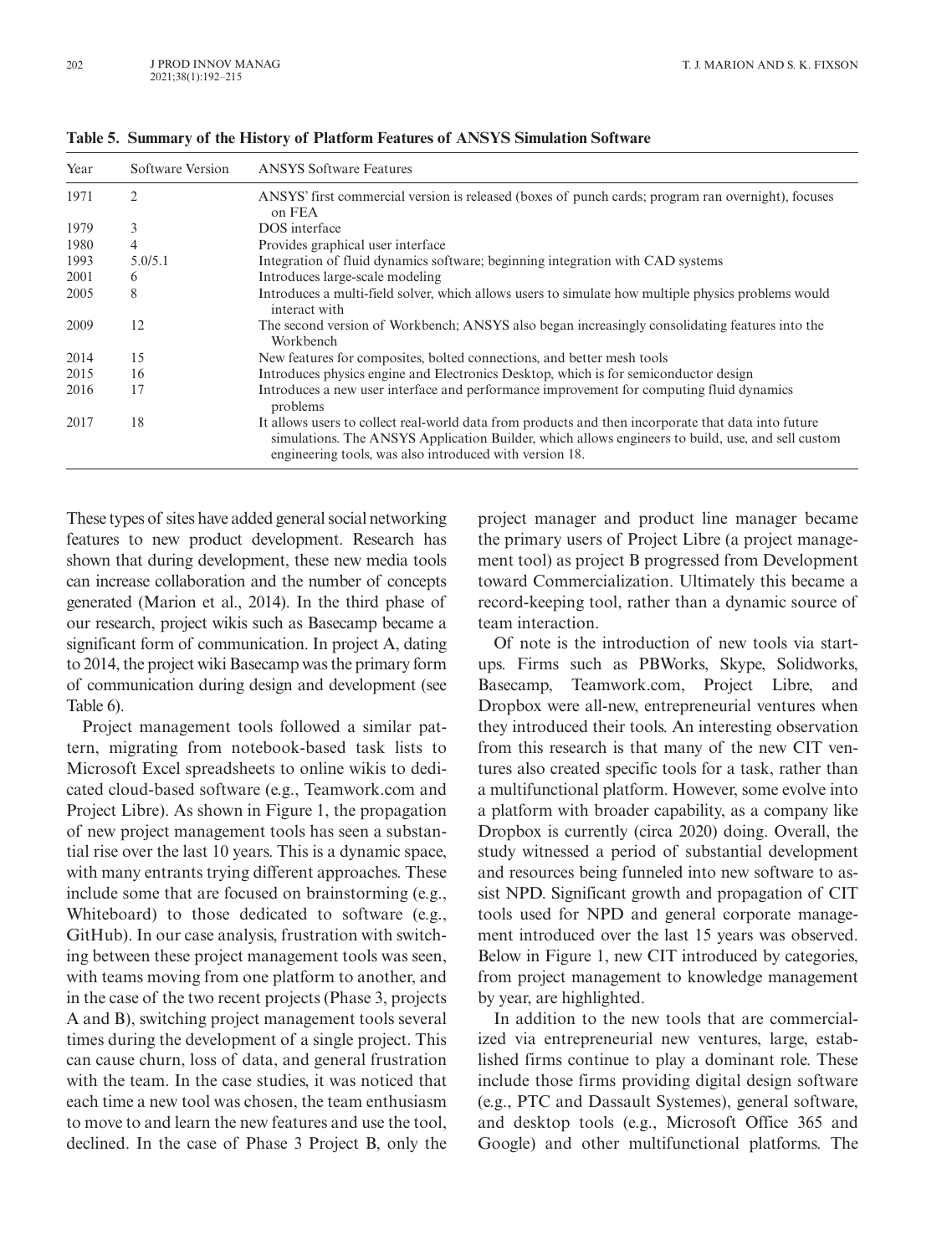

**Figure 1. History of CIT Tool Introduction by Functional Type. This diagram represents a cumulative summary of tools introduced primarily in the United States in the five specific categories [Colour figure can be viewed at wileyonlinelibrary.com]**

| Table 0. Thase 2 and 3 Comparisons of Tools Cseu  |                                                           |                                                   |                                                                      |                                                                |
|---------------------------------------------------|-----------------------------------------------------------|---------------------------------------------------|----------------------------------------------------------------------|----------------------------------------------------------------|
|                                                   | Research Phase 2                                          |                                                   | Research Phase 3                                                     |                                                                |
|                                                   | 2001                                                      | 2009                                              | 2014                                                                 | 2015                                                           |
| Primary communication<br>tools during development | Email, Phone, Fax                                         | Phone, email, dedicated<br>project wiki (PBWorks) | Basecamp, email,<br><b>Skype</b>                                     | Email, Skype, Microsoft<br><b>SharePoint</b>                   |
| Main product design tools                         | Paper-based<br>sketches, 2D<br>Drawings,<br>SolidEdge CAD | Adobe Illustrator,<br>Solidworks                  | Solidworks, Matlab,<br>LabVIEW                                       | Solidworks, ANSYS.<br>Python, LabVIEW                          |
| Project management tools                          | Microsoft Excel                                           | <b>PBWorks</b>                                    | Basecamp, Teamwork.<br>com, Google<br>sites, Microsoft<br>SharePoint | Teamwork.com, Project<br>Libre, Microsoft<br><b>SharePoint</b> |

**Table 6. Phase 2 and 3 Comparisons of Tools Used**

study observed that often, the entrepreneurial ventures focus on tools with a specific scope or use. For example, initially, Yammer (now owned by Microsoft) was a focused communication application for users very similar to Twitter. Similarly, Zoom.us is a new tool focused on providing better videoconference experiences. This is opposed to Microsoft that has cloud-based platforms and applications covering a wide array of functions and activities such as document creation and sharing (SharePoint, Office 365 and Teams), video (integration of Skype technology with Teams), project management (Microsoft Project), etc. In Phase 2 and 3, the study explored the changes in tools used by the product teams.

The propagation into the process of CIT, platforms, and analysis tools is substantial by the mid-2010s. In terms of our first research question, our sensemaking of the digital tool landscape has shown that digital design tools have become increasingly capable and multifaceted in their capabilities and performance, have propagated into every aspect of the NPD process,

and lowered the barriers of entry for their use. On the communication and collaboration side, there are now more tools to use that have added new ways of managing knowledge workflow to complement traditional means of communication, and the industry itself has been one of dynamic change for both new ventures and established industry vendors. Table 6 summarizes the changes in applied tool use in four projects over 15 years.

In the next section, the study is focused on the changes these tools have brought upon the individual, project teams, and the organization itself.

# *Effects of Changes in Digital Tools*

*Effect on the individual.* For product design tools, it was observed that a migration from traditional engineering methods (e.g., early hand sketching, scale drawings, etc.) to proceed to design in a near-complete digital fashion has taken place. This also applies to analysis and software development. CAD is now used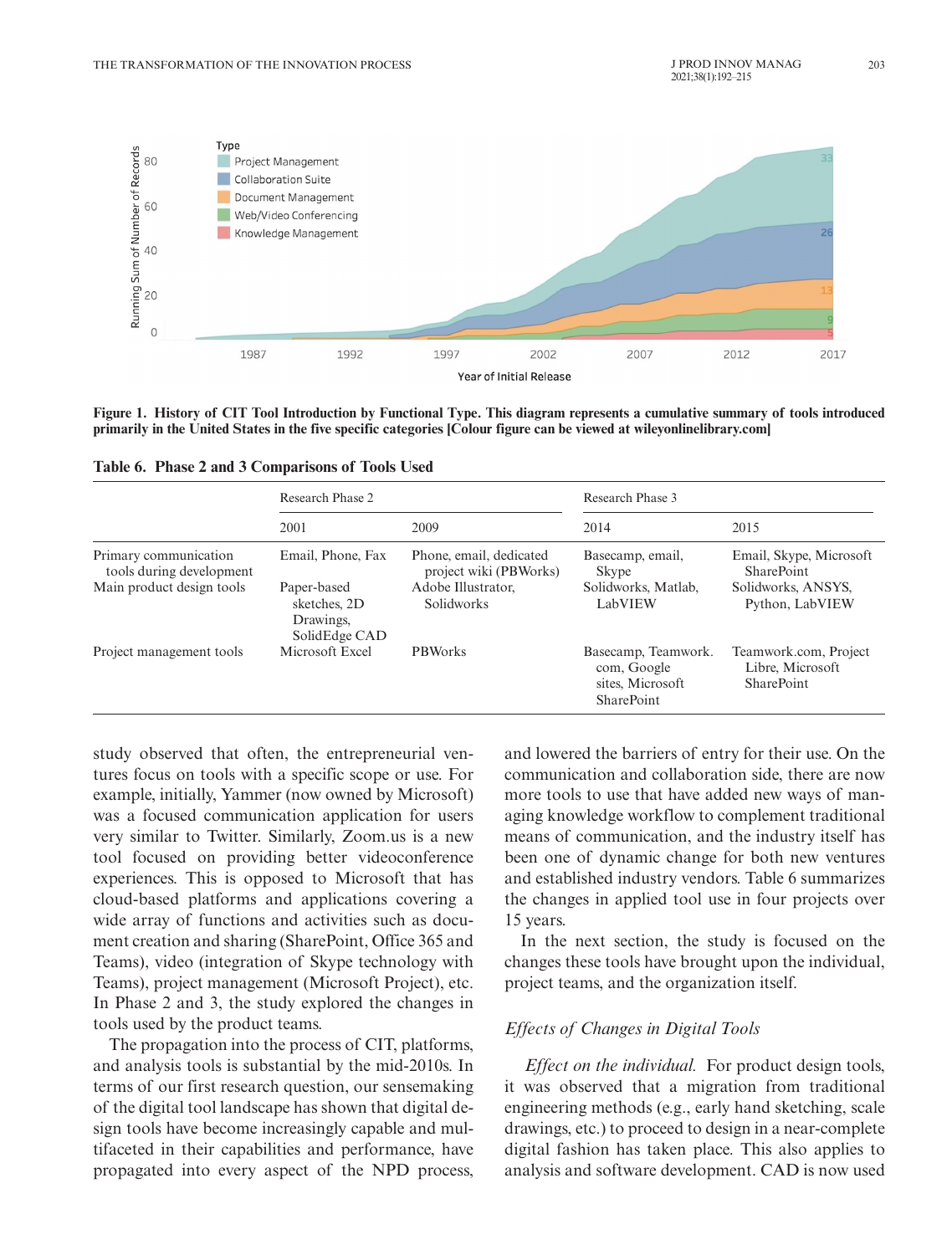earlier in the process as alluded to in our Phase 1 interviews. An engineer at a design and engineering firm stated her preference for moving to digital design early in the process: "*For me, I like getting right to the CAD model*. *I like to fiddle around with the model right from the beginning*. *The applications I use most are Solidworks, email, PowerPoint, and Excel*." This initial phase of the project highlighted the importance of digital tools in the NPD process, how these tools are being used earlier in the process, and the rise of new communication tools to augment email and telephony.

Our interviews reflected this pervasive and early use of digital design tools. "*IT is extremely important to us…more and more we go right to CAD*," expressed one engineer at a robotics company. The same engineer also expressed dissatisfaction with the complexity of some tools and the ease-of-use, which can be a benefit and liability to some surrounding the project. A design firm engineer noted: "*A few years ago, a conceptual design was done by hand. Now, we generally go right to CAD. This still takes a lot of convincing. Many older employees still like hand sketching. There is a generational difference in approaches*." But, downsides were also stated: "*CAD has been democratized. It's now a lot easier to use and share. The downside is: everyone thinks they're an engineer. CAD has a very real feel to it even if the parts are seriously flawed*."

*Effect on the team.* In looking across the four projects that span nearly 15 years, several trends are seen. In primary communication, one sees the continued consistency of email being used. Also, it shows that the use of traditional telephony was nearly eliminated as a primary communication method but being replaced by video calls in the recent projects.

Project A was proposed and funded in January 2014. During the prior Discovery Phase (2011 to 2014), the primary forms of communication between team members were Google Gmail for communication and posting of materials on Google Sites. At this time, a new North American President strongly advocated for all NPD activities to be managed using Google sites. This included all NPD investigations for marketing, documentation for the firm's phase-gate process, as well as video communication. The active participants in the project included an outside NPD consultant acting as a product line manager as well as a business unit Vice President. The project progressed as a market opportunity, and product specifications were defined.

In January 2014, the project was officially approved to enter into development. At the firm, this is Gate 1, which is the Discovery phase, in which market investigation, business planning, project scoping, and initial conceptual design are performed. During this time, the firm began to experience issues and delays with Google sites. Hence, usage in Google Sites for NPD collaboration and information storage waned with all team members. However, another factor that contributed to usage decline in Google Sites was that after the North American President left the company in 2013, and his mandate for the use of Google Sites was no longer enforced, the development team's usage of the platform declined dramatically. It was decided by the management team to begin the migration from Google to Microsoft Office 365. This transition was completed in mid-2014.

In early 2014, the Phase 3 Project A was actively being developed. All information was migrated to Office 365, including all documentation for the phase-gate process. Project management tools such as Microsoft Excel spreadsheet action plan documents were posted, shared, and updated on SharePoint. In an interview, Project A's project manager noted that he "*didn't see any significant impact in migrating from one to the other*." During the development phase of the project, the acting product line manager mandated that all project design communication be centralized to Basecamp, a widely used product development management tool. This combined the ability to post files such as CAD, comment on design iterations, and have limited project management capabilities with the posting of tracked tasks.

The project manager noted that the use of Basecamp and other tools helped to maintain schedules and was useful during the early phases of the project. However, an engineer on the team noted that Basecamp was "*not organized, files were hard to find*." He did note its positive effects on the up-front of the process, stating, "*I find Basecamp effective during early phases where brainstorming and ideas are sharing are crucial*." Project A was 100% on-schedule during Discovery and Development. In the later stages of the project Teamwork.com, a cloud-based project management tool was used to track milestones and project progress. The project manager noted management support helped encourage tool use and support for the team. This supports the research on the importance of IT champions during NPD (Barczak, Sultan, and Hultink, 2007). An engineer on the team noted that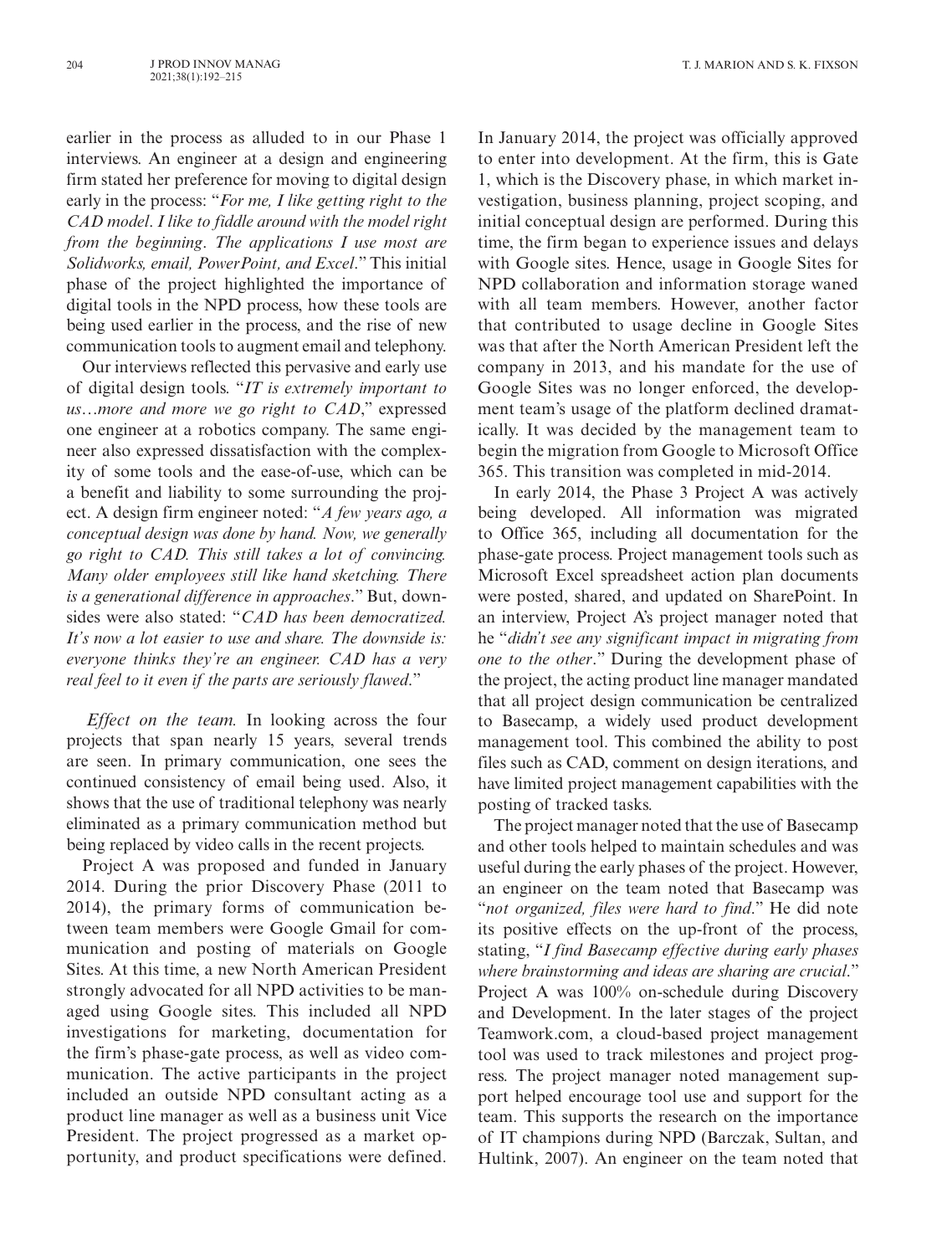# "*managers support the use of new tools, provided it does not take a long time trying to learn or navigate them*."

Phase 3 Project B was initiated in 2015, as a new model companion to Project A. This new project did not use Basecamp, but instead relied mostly on email (Microsoft Outlook), SharePoint, Teamwork.com and Project Libre for project management. The project manager noted the benefit of SharePoint and editing files by multiple people concurrently. The project migrated from Teamwork.com to Project Libre during the development and commercialization phases. This was due to not having the capability to do resource management. This project was continually behind schedule and was noted for a large number of design changes. Primary design and CIT tools were changed mid-stream during the Development phase, which caused issues with usage among team members. The project manager stated that when dealing with design iteration and collaboration, these tools help "*only when everyone on the project uses the tool. It is not so effective when a few people are not using online tools*."

It should be noted that with ease of adoption, there is also ease of transfer to other tools. In these cases, dynamics in migrating and switching tools is observed. From Google sites to Office 365, from Teamwork. com to Project Libre. However, once a software platform is established and mature, as one sees with CAD software such as Solidworks, consistent use by NPD teams spans over time.

From an overall project perspective, the project manager noted that lack of experience on the team contributed to late design changes creating problems with the overall schedule and, in turn, more late design changes. He stated that: "*Too many iterations create frustration within the development team and management team. I believe the causes of this are inexperience and also the constant change in product requirements*." In response to a question of digital design and CIT helping meet schedules, he stated: "*Not really, as these delays are caused by product design*." This sentiment supports our findings from Phase 1 of this research stream, that process discipline stills matter in the world of digital design and CIT (Marion et al., 2012).

Data management in the projects observed, during Discovery and Development, was another challenge. Instead of one location for all filing, posting, and communication, at any one time, three platforms were used for communication and knowledge sharing. For example, one engineer relied solely on email communication, while others focused on updating and maintaining a project management site. The chances of a missed email, some team members not being copied on a reply, or not checking on updates in project management systems creates a condition of gaps in information and knowledge shared across team members. This decreases efficiency and can lead to knowledge loss and deficiencies during R&D (Meyer and Marion, 2013).

In comparing the two projects, as shown in Figure 2, some interesting differences are noted. Project A during development committed to a single platform, Basecamp, as the primary form of design iteration and project management during Discovery and Development (the project management migrated to Teamwork.com during Commercialization). Project B used Teamwork.com during Development. Basecamp use was very active, with all members contributing to design iterations, comments, etc. Project A's project manager noted this. In fact, in looking at the frequency of communication, the team working on Project A was more concentrated and intense, particularly in the design phase. The teams used the quick design iterations and communication of those changes using CIT to beneficial effect.

It should be noted that this project was 100% on-schedule during the Discovery and Development phase. The project manager and one of the engineers on Project A emphasized the benefit of a single place for communication and iteration. The communication frequency is similar to what should be expected in a well-performing project per project management literature (Meredith, Mantel, and Shafer, 2017). CIT tools helped facilitate this in this case example. Project B has substantially less interaction during development, and a higher post frequency in the later stages was due to increased design changes coinciding with late deliverables on essential milestones. Project B experienced severe delays and cost overruns and had a more disjointed approach to design tools and CIT, including switching project management tools during the process. This certainly had an impact on team tool usage. Also, the use of a wide variety of platforms contributed to knowledge and information inefficiency during the project. While providing lower-cost design changes and prototyping costs, these tools can also be tempting a team to rush into detail design or increase the number of design iterations with decreasing returns, both effects potentially leading to a phenomenon called back-loading, and as a result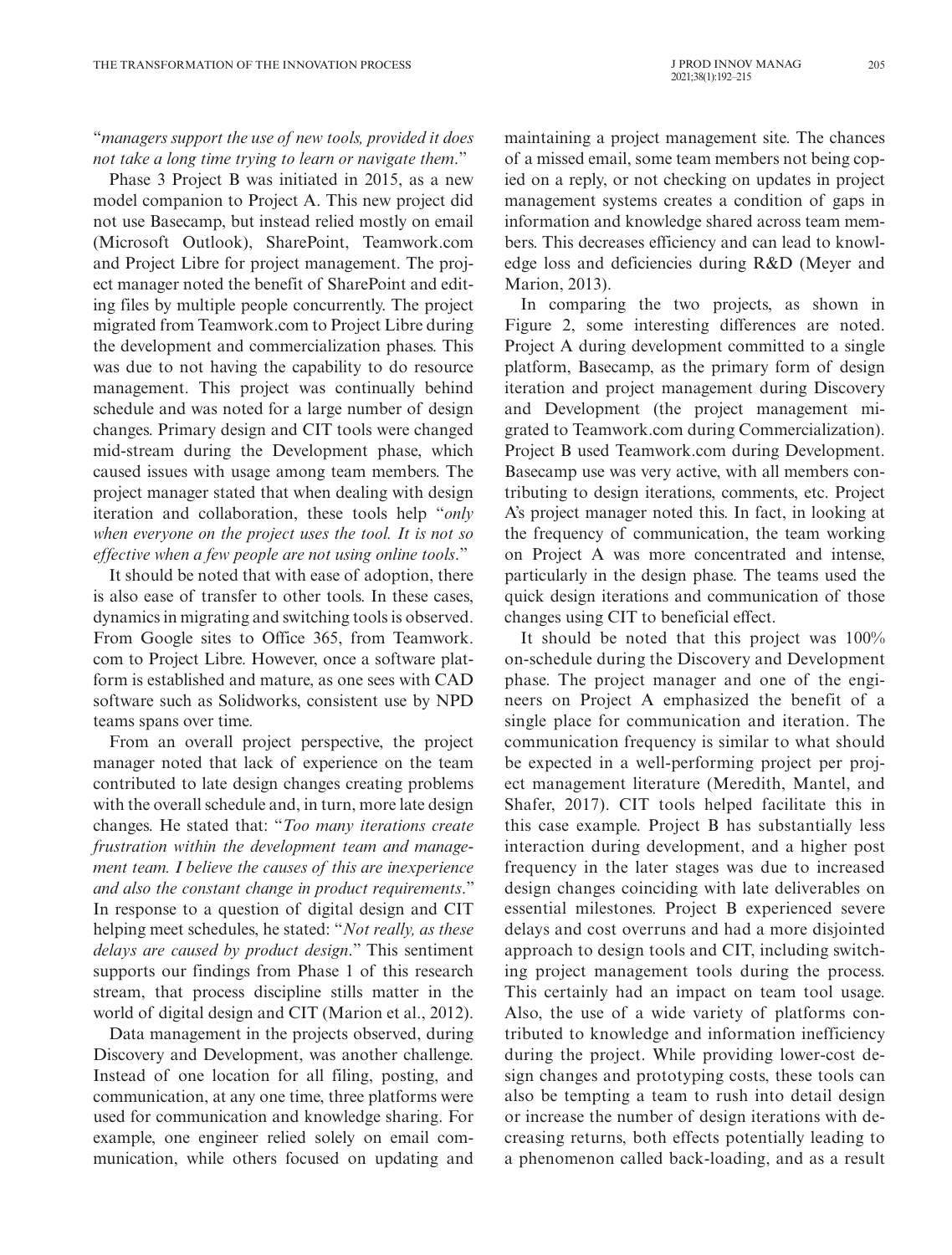

**Figure 2. Frequency of Communication (Design and Project Management Posts) for Projects A (Left axis, Blue Thin Line) and B (Right axis, Orange Thick Line) [Colour figure can be viewed at wileyonlinelibrary.com]**

to an overall increase in development time and cost. Back-loading can delay some design decisions combined with excessive, late phase iteration (Fixson and Marion, 2012). This was also noted by quotes from an engineer during research Phase 1 interviews. As one engineer noted: "*An issue we have with this constant iteration is that management looks at the early designs and thinks it's DONE. However, there is a lot more engineering to be done on these early models. You can keep design fluid for so long, constantly tweaking and changing*."

*Effect on the organization.* In terms of the organization, the rise and importance of these tools as a central factor in how teams and organizations are organized was observed. In one of our interviews from the last phase of research (Phase 4), the R&D manager noted the importance of a new, central software and analysis group. These individuals are creating custom real-time analysis software that helps the designers' direct development. He stated: "*We have a new computational design group. These guys developed the Grasshopper code* (Grasshopper is a visual programming language)*. There are three people now, but the group wants to grow. The future for us is the Grasshopper solver. This will include the physics code. This will be the driver of* the *entire design process. The whole group is incubating 3D design computation."*

In this investigation, it is clear that design and CIT tools have propagated into every facet and

phase of the NPD process. The cumulative introduction of these tools over time gives the NPD team a large variety of different tools and platforms from which to choose. From design and simulation tools for specific engineering needs to project and knowledge management tools designed to improve team communication, the use of these tools influences how engineers and designers approach and manage the NPD process. This allows the organization to think about different ways of organizing workflow for its employees. The combination of tools and CIT provides for temporary and fluid forms of work. As one senior engineer at a well-known electronics firm stated: "*We have a central information systems (CIS) group, but we are allowed to do FEA ourselves. I am now in Process Engineering, and I play the role of internal design consultant on projects. I tell designers 'there should be ridges for adhesive there, more wall thickness here, etc.' I come in early into the process and advise*." Another individual at the same firm works from home and moves from project to project as a remote, virtual expert. The process engineer noted: "*He's just that good*." This engineer's design tool skill drives his fit and interfaces with the organization and its associated projects. We also have observed the increasing need for product developers to be skilled in a wide variety of tools, from coding packages to suites of analysis tools.

However, these tools also come with challenges. Design and CIT tools that are easy to adopt are also easy to move away from and replace with competitors.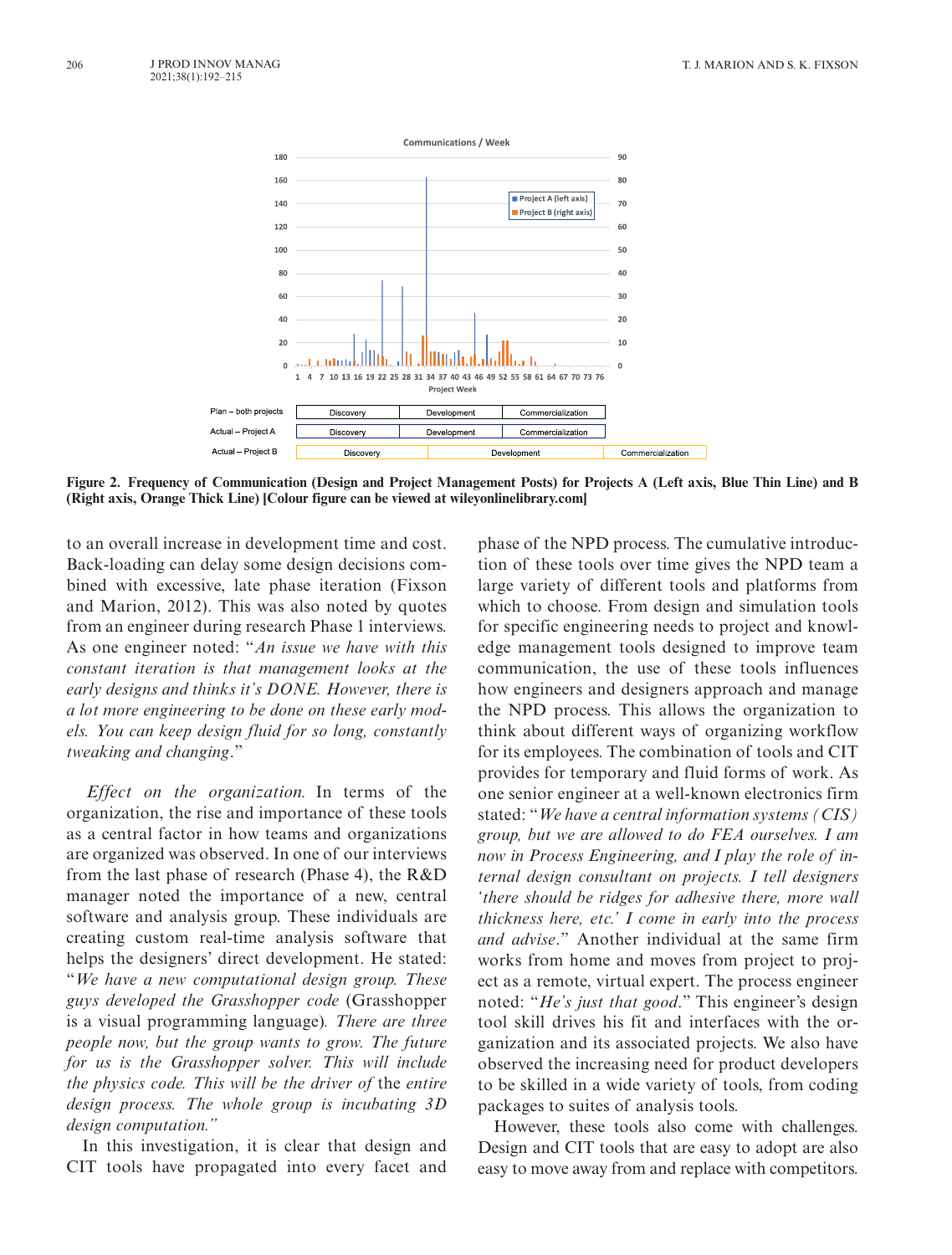Each new tool requires some investment, sometimes financial, but indeed time to learn and become skilled. In the case of project management CIT tools, switching tools can have an impact on team usage and effectiveness of the tool itself. Another issue is that there can be tool overload, just as we see in our personal lives with smartphone applications and social media platforms. In the cases examined, management mandated use of a tool, to beneficial effect, but the team returned to default collaboration (email) when the executive mandate was lifted. This was the case in Phase 3 Project A with Basecamp and, to a lesser extent, Google Sites during 2013.

A summary of the changes in tools juxtaposed with their impact on individuals, project teams, and the organization is shown in Table 7. For the individual, these tools allow designers and engineers to go right to digital concept development, change how they approach design and analysis workflow, try new tools quickly, share these changes easily with other team members. As tools now span every facet of NPD activities, the individual needs a broader perspective of tool use and its effect on the process. For teams, these easy design iterations can increase knowledge generation, but also challenge the team, not to over iterate and give a false sense of design maturity. While lower barriers to entry allow new tools to be adopted, this can also cause churn and issues with knowledge flow and loss during NPD. And with more tools to use, managing them properly can impact overall knowledge management. For the organization, increased knowledge generation and flow mean that process discipline is more important than ever. These tools allow for the formation of new organizational groups and changes to the expertise and access to that expertise within the organization. The tools also allow for a decentralization of IT sourcing and control of what types of tools are used during the process. This can be a positive from a knowledge creation standpoint, but a negative in terms of knowledge management (i.e., loss of information, drop off in use, training).

In the next section, theoretical and managerial implications is discussed.

## **Discussion**

## *Theoretical Implications*

In this research, the pervasiveness of digital design and CIT tools on NPD activities, impacting every

izes some IT functions, some potential Increased knowledge creation and speed involved in design activities, decentralizes some IT functions, some potential Increased knowledge creation and speed Allows some non R&D employees to be Allows some non R&D employees to be involved in design activities, decentralcreation and management. More data creation and management. More data Increased knowledge generation, speed, in organization design (central digital discipline<br>Increased knowledge generation, speed, knowledge loss due to ease of switchin organization design (central digital knowledge loss due to ease of switchin R&D. Continued need for process in R&D. Continued need for process mance products. Allows for changes mance products. Allows for changes and development of higher perfor-Reduction in total cost of knowledge Reduction in total cost of knowledge and development of higher perforto review project performance to review project performanceing, and switching costs ing, and switching costs groups, etc.) groups, etc.) **Organization** Digital Tool Changes Individual Individual Individual Team Team Organization Teams can explore a wider variety of Teams can explore a wider variety of tion. Allows for easier virtual team Changing team responsibilities, false Changing team responsibilities, false tion. Allows for easier virtual team project, affecting knowledge mancollect and share project informa-Allows team to easily try new tools, project, affecting knowledge manmembers to be active users. More Allows team to easily try new tools, but also switch frequently during but also switch frequently during collect and share project informamembers to be active users. More iterations, but must consider the iterations, but must consider the Increases the portfolio of ways to Increases the portfolio of ways to management. Need to all team management. Need to all team condition of back-loading condition of back-loading sense of design maturity sense of design maturity platforms to manage Table 7. Summary of Tool Changes and the Effect on Individuals, Project Teams, and the Organization platforms to manage **Table 7. Summary of Tool Changes and the Effect on Individuals, Project Teams, and the Organization** agement and flow agement and flow Team Allows individuals to better share, Allows individuals to better share, create, and manage knowledge. to shift the design and analysis create, and manage knowledge. to shift the design and analysis sign and engineering activities. sign and engineering activities. thinkers to best use and lever-Lowers barriers of entry for de-Allows individuals to try new Allows individuals to try new Allows designers and engineers Allows designers and engineers Allows designers and engineers Allows designers and engineers thinkers to best use and leverto go right to digital concept Lowers barriers of entry for deto go right to digital concept workflow. Need for systems workflow. Need for systems tools with reduced conse-Allows more virtual work Allows more virtual work tools with reduced conseage tool capabilities age tool capabilities quences (cost, etc.) quences (cost, etc.) development development ndividual laboration and project managelaboration and project management tools, many developed by Lower and no cost digital design ment tools, many developed by Lower and no cost digital design Digital tools used earlier and in Digital tools used earlier and in New cloud-based forms of colall parts of the development all parts of the development New cloud-based forms of colncreasingly capable, high performance digital design and formance digital design and Increasingly capable, high perand CIT tools, and low-cot and CIT tools, and low-cot analysis tools analysis tools process services startups **Digital Tool Changes** Lower barriers to Lower barriers to laboration and laboration and Broader process Broader process tools for colperformance performance tools for colintegration New types of New types of workflow Higher entry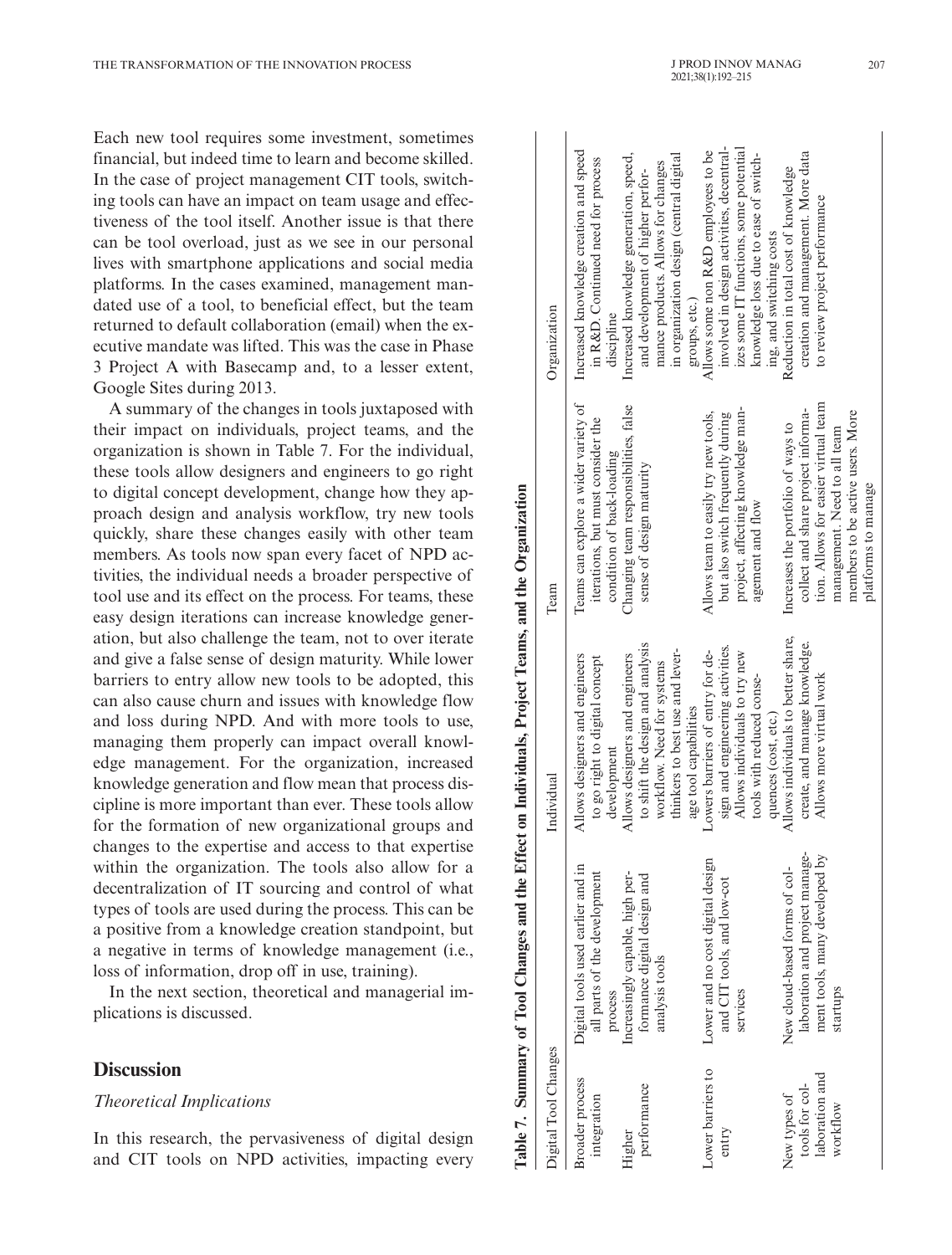facet of the process and associated knowledge flow, is shown. Research has shown this knowledge flow is of great value and importance to innovation efforts (Marion et al., 2015; Nonaka and Takeuchi, 1995), and has become central to the associated activities and management of the process. However, knowledge management can be difficult during the NPD effort within large organizations with multiple departments or function groups dispersed globally (Carlile, 2002; Eppinger and Chitkara, 2006; Marion et al., 2016). Design and CIT tools have been specifically designed to enhance this knowledge creation and the ease with which information is transferred and acted upon. This influence on knowledge creation was observed first hand in the increased frequency of design related communication fostered by cloud-based wikis in our case examples (cf. Figure 2).

The number of tools available has increased dramatically, while costs and barriers to use them during the process have substantially been reduced. However, most studies on IT and NPD have not been focused on project-level use of the tools themselves and their influence on the process. This is particularly true in the case of the use of social media or cloudbased tools (Gilson et al., 2014; Marion et al., 2015). In our case firms, it was shown just how pervasive the use of the design and collaboration tools are for managing distributed development. In this research, it was found that the profound changes in capability and scope of digital tools and CIT have significantly impacted project-level NPD. Examples include tools used for project management, design and project communication, file storage, computer simulation analysis, and digital design used increasingly earlier in the innovation process. This goes to the heart of the KBV of the firm, as the tools themselves have become an essential part of knowledge creation. Their increasing power leads to faster development and better solution outcomes. Their increasing coverage of activities across the NPD process leads to increasing process integration of the work flow, in turn leading to more integrated units on the organizational level. Collectively, the strong influence of digital design and CIT tools on the creation of knowledge, has turned them into a competitive advantaged when managed properly. This is illustrated by the accelerated pace of the discovery and development phases in one of the case companies that had a broad and intense of these new tools. This research furthers the KBV by highlighting the contribution these design and collaboration tools have on project knowledge creation, sharing, and storage.

Our findings also contribute to recent research that shows that information technology intensity has a positive impact on innovation program performance and agility (Kroh, Luetjen, Globocnik, and Schultz, 2018; Lu and Ramamurthy, 2011). In this research, it was shown how multiple distributed projects were able to be enhanced through the use of new tools, especially in the most recent case studies, where knowledge creation and iteration dramatically increased with the use of new design and CIT tools. On the firm level, this study supports research that has shown that IT and the knowledge it creates can mitigate diminishing returns to R&D, especially under conditions of high geographic complexity and high technological complexity (Ravichandran, Han, and Mithas, 2017). The research shows how enmeshed and influential these tools can be on the individual, associated NPD tasks, and the network between these and the organization itself. In our interviews with engineers at multiple firms, it was clear that tool experts were extremely valuable to the organization, and some had their position designed to best leverage their individual talents across teams in the company.

Applying the framework of member, task, and tool (Argote and Fahrenkopf, 2016; Argote and Ingram, 2000) as reservoirs for knowledge concerning the tools, it was shown how the advancement in the power and sophistication of the tools has a direct effect on the knowledge of a firm and its competitiveness by extension. For example, the comparison of the features that CAD vendors added to their software over time (cf. Table 4), illustrates how the improved tool can lead directly to better outcomes, both in product performance (or quality) and in-process performance (consuming less cost and time to develop a new product). This effect is even more pronounced due to the increasing levels of competition that lead to a wide array of CIT tools on the market (cf. Figure 1), which in turn contributes to the decreasing costs of many CIT tools. Many platforms ranging from communication tools such as Slack to design software like Onshape offer free usage (e.g., to a certain level of functionality) to users. Increased performance combined with lower barriers to entry together has led to an increase in the use of CIT tools, both in increasing use per user as well as the total number of users. This has allowed individuals, teams, and the organization to maximize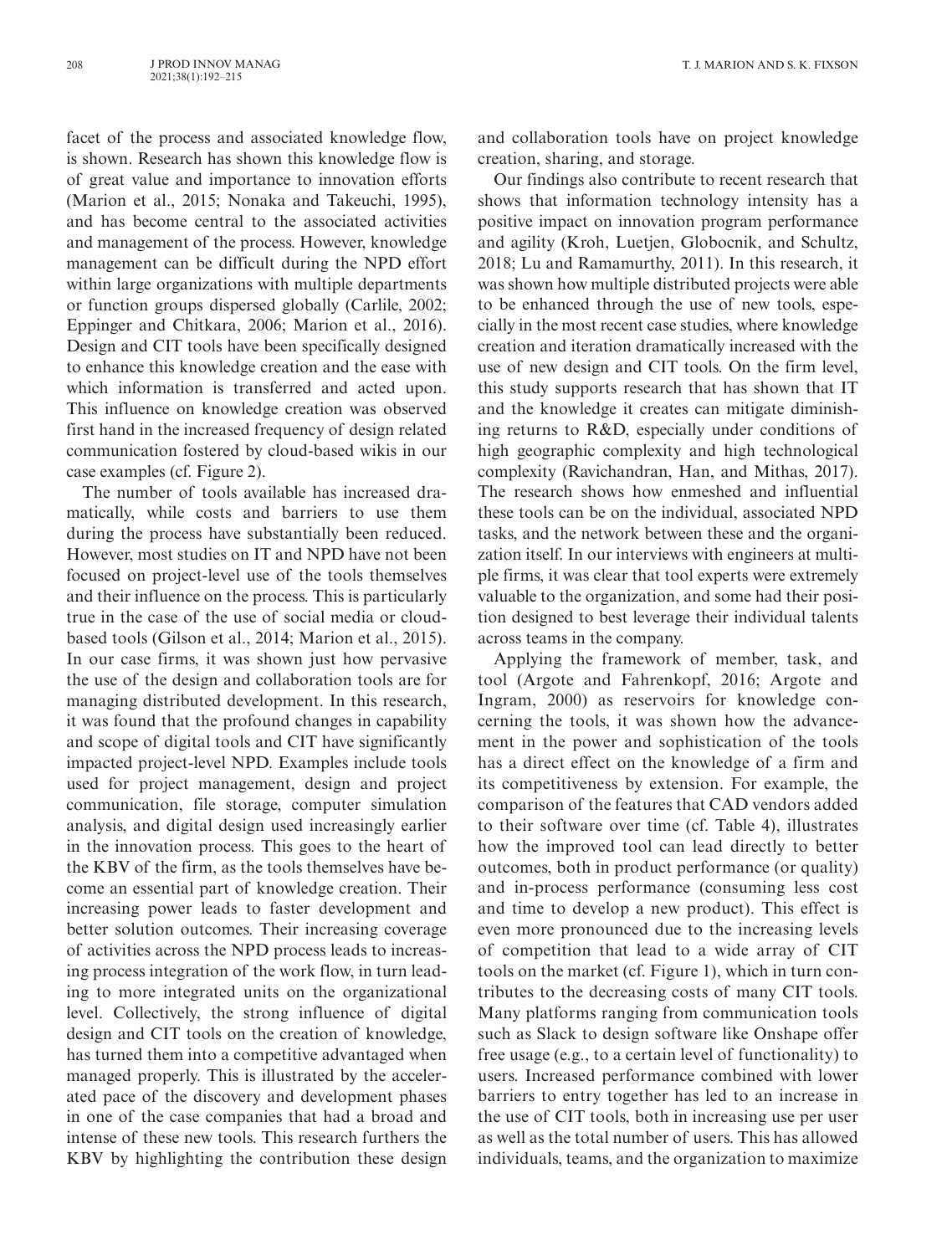the acquisition, reconfiguration, and use of new IT resources within NPD (Lu and Ramamurthy, 2011; Sambamurthy and Zmud, 1997). In principle, this has allowed individuals and teams to become their own IT champions with increased autonomy for deciding which tools to use and when (Barczak et al., 2007). While research has noted the importance of champions, our findings suggest that autonomy of tool use and selection by the individual and project team may now play a significantly more prominent role in IT usage and its effect on NPD performance than previously understood (Barczak et al., 2007; Grover, 1993). In our case firms, the project managers predominantly made the decisions on the tools and their usage. In one case this benefitted the team with a focused, more stable adoption of tools and collaborative platforms. Conversely, evidence of a project manager that allowed too many changes to a team's IT tool suite during development, leading to inconsistent use and confusion within the team was observed.

While the direct effect of increasing tool use and tool power on the knowledge position of a firm is relatively straight forward, there are additional interaction effects that influence the individual, teams, and the organization. With CIT tools covering an increasing number of steps of the NPD process, they enhance the collaboration between those individuals working in NPD. In other words, the tools' advancements improve the member-member network as a knowledge reservoir. These tools increase the power of individual and team knowledge creation and coordination during the span of NPD efforts (Lyytinen, Yoo, and Boland, 2016). These tools also can be more transparent in their communication of changes, iterations, and project information. In essence, these new tools can improve the harmony within the organization (Song and Theime, 2006). Research has shown that increased harmony and collaboration within the organization can lead to better NPD outcomes (Souder, 1977, 1987), and collaboration that goes beyond interaction and can be a significant factor in NPD success (Kahn, 1996). Research provides evidence that increased cross-functional integration and collaboration can have a positive impact on new product performance (Nakata and Im, 2010). In our study of projects, it was observed that the intense use of CIT during the early phases of discovery and development can dramatically improve knowledge creation within the team. However, the investigation has shown with easy adoption of tools can come easy replacement, increasing churn within the project (e.g., the cost of switching, a decline in the use of tool replacements, and lack of training on new tools). There is also the potential for excessive iteration during design activities (Fixson and Marion, 2012). This was observed in two projects, where excessive iteration caused frustration within the team. Both churn and excessive iteration can have the possibility of decreased project harmony if not appropriately managed.

## *Managerial Implications*

There are multiple implications for managers and their organizations. The increasing integration of features in the CIT tools (e.g., integration of FEA analysis into a CAD software) has a direct effect on the individual and the approach to NPD tasks. New tool features now enable a single engineer, the individual, to do the work that used to be contributed by two separate specialists. Over time, tools that once were used for different tasks (e.g. drafting, mechanical engineering, and analysis) required unique tools most likely in a specific sequence, but now a larger number of features inside of a single tool allows the reallocation of tasks to a single tool, often the reversal or even total integration of various tasks. An example of integration is the modeling of aircraft wing components with simultaneous analysis of areas of high mechanical stress during simulated flight conditions. Historically these tasks were sequentially performed by different individuals. Integration and reordering of design tasks give the team and organization more flexibility in the process and associated use of human capital. In one of the projects observed, these changes allowed a freelance single designer to quickly move from conceptual CAD to complex models by being able to perform a variety of tasks from industrial design, to engineering, to computational analysis by themselves, near simultaneously, at home.

The content of the design innovator's work is changing as well. Because more and more of the specific expertise across multiple areas of discipline is provided by the digital tool, the innovators' focus shifts from narrow and deep, to broader in scope and more oriented toward the performance of the entire system. These design engineers are moving to detailed design and engineering earlier, performing their own complex analyses, and working with CIT tools for knowledge management and flow during the process. Also, the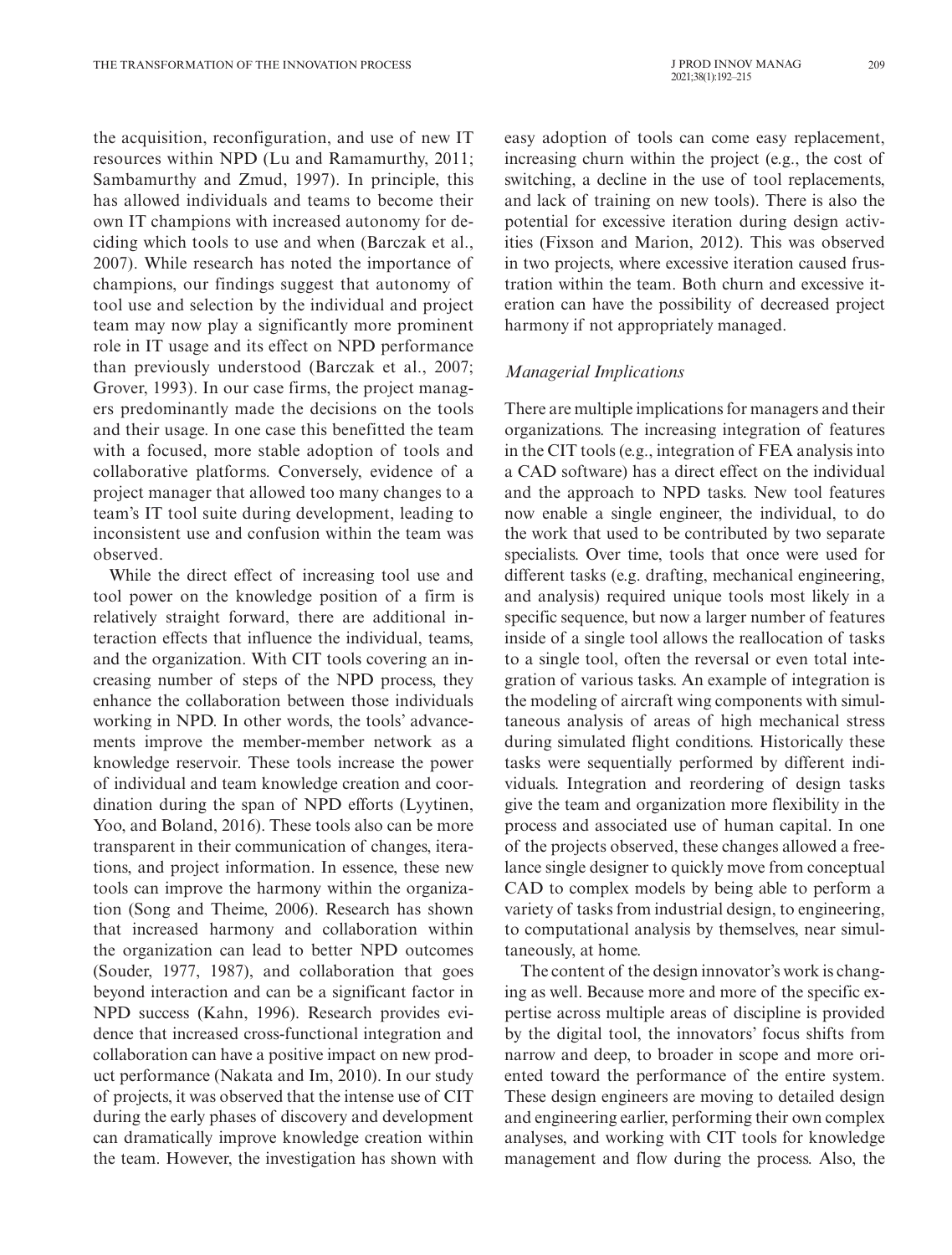increasing role of software adds another layer to the complexity. Whereas 15 years ago, each of these disciplines required the say and contribution from various specialists, today's digital tools provide a sophisticated level of integration. For example, ANSYS' newest version of its simulation tool, Twin Builder, enables users to explore quickly, analyze, and iterate design ideas to optimize the balance between power, performance, thermal reliability, and structural integrity.

The changing nature of individual design tasks signals that training in systems thinking and orchestration will be increasingly important to firms. This research indicates the increasing importance of this type of higher-level thinking during the project (Karmi and Naaranoja, 2015). Our findings also show that digital tools and CIT have a direct implication on problemsolving, technology affordances and constraints, and orchestration (Barley et al., 2017; Nambisan et al., 2017). When combined with the need for a more strategic perspective on the project and associated tool use, these skills of problem-solving and orchestration need to be learned, cultivated and practiced to be effective (Bonn, 2005). Our research has shown that online communities, such as GrabCAD, can foster a collaborative and instructive environment to practice and develop design skills. Software firms themselves are investigating ways to better interact with users and cultivate the next generation of users. As an example, in 2020, PTC made Onshape CAD platform available to high schoolers involved in the First Robotics Robots to the Rescue competition (PTC, 2020).

These trends also have implications for knowledge management at the firm level. From a knowledge management perspective, increasingly more capable tools change the role of the user from a solution generator to a solution selector. The types of tools used, how users are trained, and how teams who are using the tools are organized form a direct link to the foundational knowledge of any NPD effort. Firms are moving toward centralized analysis and digital design groups, who are increasingly seen as an essential part of modern NPD efforts. However, it was also seen that highly skilled individuals being used as mobile consultants during projects, "dropping in" to solve issues then moving to other challenges within the organization. Research has shown that how these knowledge bases (individually and collectively) are key determinants of competitive advantage and profitability for the organization (Deeds and Decarolis, 1999; Dröge, Claycomb, and Germain, 2003). As shown in this research, digital design and CIT are the fundamental levers used for design and engineering and associated knowledge creation––those firms that use them the most effectively will gain the most benefit.

An example of how firms can leverage these new capabilities is the global CAD director at a leading software vendor. He was specially trained and tasked to be an expert in all systems throughout the entire design tool value chain. His absolute role was to show internal employees and external customers the overall capability of every type of digital tool and how they can work in concert for the benefit of NPD efficiency and the development of transformative product features and service innovations. Digital tools and solutions explored included the use of real-time analysis, generative design, digital twins, edge computing, augmented reality, and others. His skills included software coding, electrical engineering, mechanical engineering, systems engineering, project management, and making. As these tools progress and the coordination of these digital knowledge generators become increasingly important, the skills and training of NPD professionals such as those described above will also need to be revised accordingly. Increasing the virtual intelligence of engineers and project managers needs to be addressed both in higher education and in corporate learning. For human capital planning, possessing these skills will be an important consideration in staffing decisions.

Today's teams can choose among all sorts of tools, but there is a switching cost as a result of changing to new tools and stopping the use of others during development that does affect the team and performance. Management needs to consider weighing this switching cost versus the gains that design and CIT tools may provide. The right balance between prescribing the use of specific tools (to minimize confusion and product churn), and letting the team explore new and better options needs to be a consideration. In these cases, management dictated tool use, which certainly had an impact on usage. The question remains whether it is more impactful to have the teams be empowered and have the autonomy to make their determination of worth. With this empowerment and autonomy, tool usage can be transient based on the whims of the team, with some tools losing favor with development teams and being replaced with other tools. It was also noticed that given the number of tools, it is easy for teams to adopt, but also to switch, which may have negative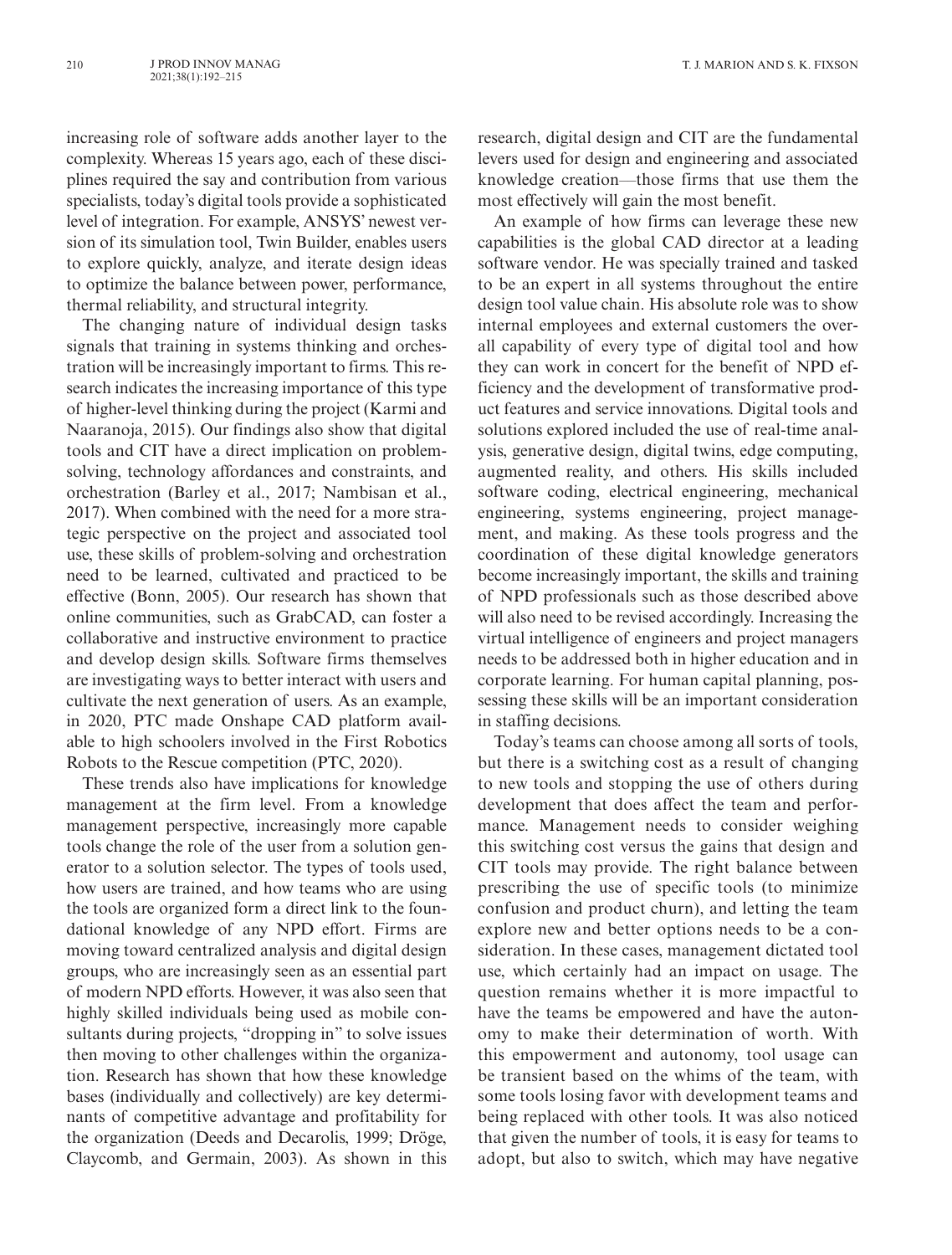consequences for the project. The management of tool choice and implementation has become an increasingly important aspect of innovation management, given the direct relation to project design activities and cost. Our research has also shown that many of these choices are in the hands of the engineer or project team, circumventing centralized IT. This has ramifications for overall firm IT strategy, cost, and training. Who has responsibility of choosing the tools, getting appropriate training, and managing their use consistently during a project? This means that the engineer, project manager, and the NPD professional needs to be an expert at the management of digital platforms and strategy. They, in effect, will be the coordinator of the tools, platforms, and information flow. This higher level, systems level of thinking of tool strategy and use will only become more important over the coming decade.

### **Conclusions and Future Research**

This research adds to a body of literature focused on understanding how IT can affect and influence the innovation and NPD process (Barczak et al., 2008; Durmusoglu and Barczak, 2011; Marion et al., 2015b; Marion and Fixson, 2018). This research represents an in-depth study of how these latest design and CIT tools shape the innovation process, and where project teams might benefit from their adoption. These tools assist and shape the way knowledge is created and shared during NPD and needs to be managed carefully due to their importance on project-level activities (Eisenhardt and Santos, 2002). Recent software developments, such as generative design, where the role of designer shifts from developing a small number of solution options to first specifying the problem parameters and then selecting one or more solutions out of the vast number the computer has generated, will only accelerate the need for continued research on the ramifications of tool use.

While this research represents a comprehensive study into digital design and communication tool changes and how these tool changes have impacted work in multiple projects, one limitation is that although cases were selected carefully, they represent a bias for electro-mechanical products. Future research could include other industries such as biotechnology or software development. Additionally, the increasing J PROD INNOV MANAG 2021;38(1):192–215

make the selection of who uses which tool a more dynamic process. Future research should explore how best to balance cost and benefits through autonomy, choice, training, coordination, and resulting team performance and satisfaction.

Finally, two major current developments will only accelerate the changes described in this paper. First, the accelerating pace of digital tool development will have significant implications for work and organizations. For example, the emergence of artificial intelligence solutions and their integration into various tools and systems will have substantial implications of what innovators do and how they work. It will require innovators to learn broader skill sets (Marion, Fixson, and Brown, 2020), and organizations to experiment with new governance structures. This research opportunity promises to connect multiple areas in the innovation management literature. Second, while working on the final revision of this paper, the Covid-19 pandemic is racing around the world. Its force to shift many work processes to a virtual and online format will only accelerate the effects described in this paper. Future research can explore how this natural experiment forces adaptation of skills, work processes, and organizational arrangements. Similarly, the explosion of offerings by new and established digital tool vendors suggests a fertile ground for research on the role of digital design tools reshaping competition and entire industries.

## **References**

- Alavi, M., and D. E. Leidner. 2001. Review: Knowledge management and knowledge management systems: Conceptual foundations and research issues. *MIS Quarterly* 25 (1): 107–36.
- Appley, D. G., and A. E. Winder. 1977. An evolving definition of collaboration and some implications for the world of work. *Journal of Applied Behavioral Science* 13: 279–91.
- Argote, L., and E. Fahrenkopf. 2016. Knowledge transfer in organizations: The roles of members, tasks, tools, and networks. *Organizational Behavior and Human Decision Processes* 136: 146–59.
- Argote, L., and P. Ingram. 2000. Knowledge transfer: A basis for competitive advantage in firms. *Organizational Behavior and Human Decision Processes* 82 (1): 150–69.
- Arnould, E. J., and M. Wallendorf. 1994. Market-oriented ethnography: Interpretation building and marketing strategy formulation. *Journal of Marketing Research* 31 (4): 484–504.
- Bailey, D. E., P. M. Leonardi, and J. Chong. 2010. Minding the gaps: Understanding technology interdependence and coordination in knowledge work. *Organization Science* 21 (3): 713–30.
- Barczak, G., E. J. Hultink, and F. Sultan. 2008. Antecedents and consequences of information technology usage in NPD: A comparison of Dutch and U.S. businesses. *Journal of Product Innovation Management* 25 (6): 620–31.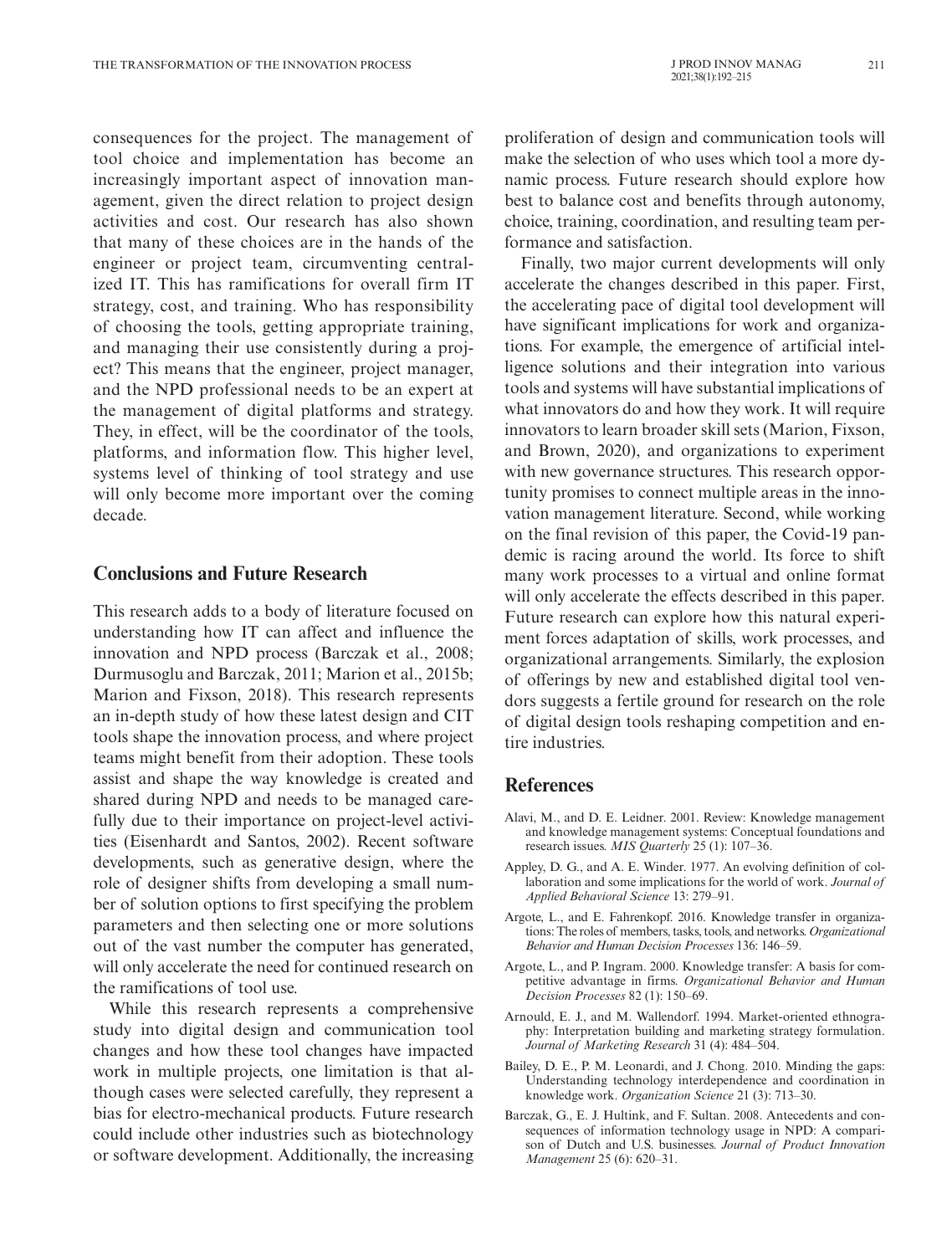- Barczak, G., F. Sultan, and E. J. Hultink. 2007. Determinants of IT usage and new product performance. *Journal of Product Innovation Management* 24 (6): 600-13.
- Barley, S. R., B. A. Bechky, and F. J. Miliken. 2017. The changing nature of work: Careers, identities, and work lives in the 21st century. *Academy of Management Discoveries* 3 (2): 111–5.
- Barley, W. C., J. W. Treem, and T. Kuhn. 2018. Valuing multiple trajectories of knowledge: A critical review and agenda for knowledge management research. *Academy of Management Annals* 12 (1): 278–317. <https://doi.org/10.5465/annals.2016.0041>.
- Berger, P. L., and T. Luckman. 1967. *The social construction of reality*. New York: Anchor Books.
- Bonn, I. 2005. Improving strategic thinking: A multilevel approach. *Leadership and Organizational Development Journal* 26: 336–54.
- Brown, G. 2018. *Internal capabilities presentation*. Boston, MA: PTC.
- Brown, S. L., and K. M. Eisenhardt. 1995. Product development: Past research, present findings, and future directions. *Academy of Management Review* 20 (2): 343–78.
- Browning, T. R., and R. V. Ramasesh. 2007. A survey of activity network-based process models for managing product development projects. *Production and Operations Management* 16 (2): 217–40.
- Bunduchi, R. 2017. Legitimacy-seeking mechanisms in product innovation: A qualitative study. *Journal of Product Innovation Management* 34 (3): 315–42.
- Cardinal, L. B., S. F. Turner, M. J. Fern, and R. M. Burton. 2011. Organizing for product development across technological environments: Performance trade-offs and priorities. *Organization Science* 22 (4): 1000–25.
- Carlile, P. R. 2002. A pragmatic view of knowledge and boundaries: Boundary objects in new product development. *Organization Science* 13 (4): 442–55.
- Claggett, J. L., and E. Karahanna. 2018. Unpacking the structure of coordination mechanisms and the role of relational coordination in an era of digitally mediated work processes. *Academy of Management Review* 43 (4): 704–22.
- Collier, D., and C. Elman. 2008. Qualitative and multi-method research: organizations, publication and reflections on integration. In *Oxford handbook of political methodology*, ed. J. M. Box-Steffensmeier, H. Brady and D. Collier, 780–3. Oxford: Oxford University Press.
- Cooper, R. G. 2001. *Winning at new products: Accelerating the process from idea to launch* (3rd ed.). New York, NY: Basic Books.
- Creswell, J. W. 2003. Advanced mixed methods research designs. In *Handbook of mixed methods in social and behavioral research*, ed. A. Tashakkori and C. Teddlie, 209–40. Thousand Oaks, CA: SAGE Publications.
- Deeds, D. L., and D. M. Decarolis. 1999. The impact of stocks and flows of organizational knowledge on firm performance: An empirical investigation of the biotechnology industry. *Strategic Management Journal* 20 (10): 953–68.
- Devaraj, S., and R. Kohli. 2003. Performance impacts of information technology: Is actual usage the missing link? *Management Science* 49 (3): 273–89.
- Dröge, C., C. Claycomb, and R. Germain. 2003. Does knowledge mediate the effect of context on performance? Some initial evidence. *Decision Sciences* 34 (3): 541–68.
- Duranti, C. M., and F. C. de Almeida. 2012. Is more technology better for communication in international virtual teams? *International Journal of e-Collaboration (IJeC)* 8 (1): 36–52.
- Durmusoglu, S. S., and G. Barczak. 2011. The use of information technology tools in new product development phases: Analysis of effects on new product innovativeness, quality, and market performance. *Industrial Marketing Management* 40 (2): 321–30.
- Durmusoglu, S. S., R. J. Calantone, and V. Sambamurthy. 2006. Is more information technology better for new product development? *Journal of Product & Brand Management* 15 (7): 435–41.
- Eisenhardt, K. M., and F. M. Santos. 2002. Knowledge-based view: A new theory of strategy. *Handbook of Strategy and Management* 1 (1): 139–164.
- Eppinger, S. D., and A. R. Chitkara. 2006. The new practice of global product development. *MIT Sloan Management Review* 47 (4): 22.
- Eppinger, S., and K. Ulrich. 2015. *Product design and development*. McGraw-Hill Higher Education.
- Fernandez, J. W. 1986. *Persuasions and performances: The play of tropes in culture* (No. 374). Bloomington, IN: Indiana University Press.
- Fixson, S. K., and T. J. Marion. 2012. Back-loading: A potential side effect of employing digital design tools in new product development. *Journal of Product Innovation Management* 29 (S1): 140–56.
- Forman, C., J. L. King, and K. Lyytinen. 2014. Information, technology and the changing nature of work. *Information Systems Research* 25 (4): 789–95.
- Galunic, D. C., and S. Rodan. 1998. Resource recombinations in the firm: Knowledge structures and the potential for Schumpeterian innovation. *Strategic Management Journal* 19 (12): 1193–201.
- Geertz, C. 1973. *The interpretation of cultures*. New York: Basic Books.
- George, A., and A. Bennett. 2005. *Case study and theory development in the social sciences*. Cambridge: MIT Press.
- Gibson, C. B., and J. Birkinshaw. 2004. The antecedents, consequences, and mediating role of organizational ambidexterity. *Academy of Management Journal* 47 (2): 209–28.
- Gilson, L., M. T. Maynard, N. Young, M. Vartiainen, and M. Hakonen. 2014. Virtual teams research: 10 years, 10 themes, and 10 opportunities. *Journal of Management* 41 (5): 1313–37.
- Given, L. M. (ed.). 2008. *The Sage encyclopedia of qualitative research methods*. Thousand Oaks, CA: Sage Publications, Vol. 2.
- Gartner IT Glossary. Available at: [https://www.gartner.com/it-gloss](https://www.gartner.com/it-glossary/digitization/) [ary/digitization/](https://www.gartner.com/it-glossary/digitization/).
- Gopalakrishnan, S., P. Bierly, and E. H. Kessler. 1999. A reexamination of product and process innovations using a knowledge-based view. *The Journal of High Technology Management Research* 10 (1): 147–66.
- Gordon, R. 2017. Reshaping computer-aided design. *MIT News*. [http://news.mit.edu/2017/reshaping-computer-aided-design-insta](http://news.mit.edu/2017/reshaping-computer-aided-design-instantcad-0724) [ntcad-0724.](http://news.mit.edu/2017/reshaping-computer-aided-design-instantcad-0724)
- Grant, R. M. 1996. Toward a knowledge-based theory of the firm. *Strategic Management Journal* 17 (S2): 109–22.
- Greve, H. R., and A. Taylor. 2000. Innovations as catalysts for organizational change: Shifts in organizational cognition and search. *Administrative Science Quarterly* 45 (1): 54–80.
- Griffin, A. 1997. The effect of project and process characteristics on product development cycle time. *Journal of Marketing Research* 34  $(1): 24-35.$
- Grodal, S. 2018. Field expansion and contraction: How communities shape social and symbolic boundaries. *Administrative Science Quarterly* 63 (4): 783–818.
- Henderson, R. M., and K. B. Clark. 1990. Architectural innovation: The reconfiguration of existing. *Administrative Science Quarterly* 35 (1): 9–30.
- Hopp, W. J., S. M. R. Iravani, and F. Liu. 2009. Managing White-Collar work: An operations-oriented survey. *Production and Operations Management* 18 (1): 1–32.
- Jackson, P. 2000. Ethnography. In *The dictionary of human geography*, ed. R. Johnston, D. Gregory, G. Pratt, and M. Watts, 262–273. Oxford: Blackwell.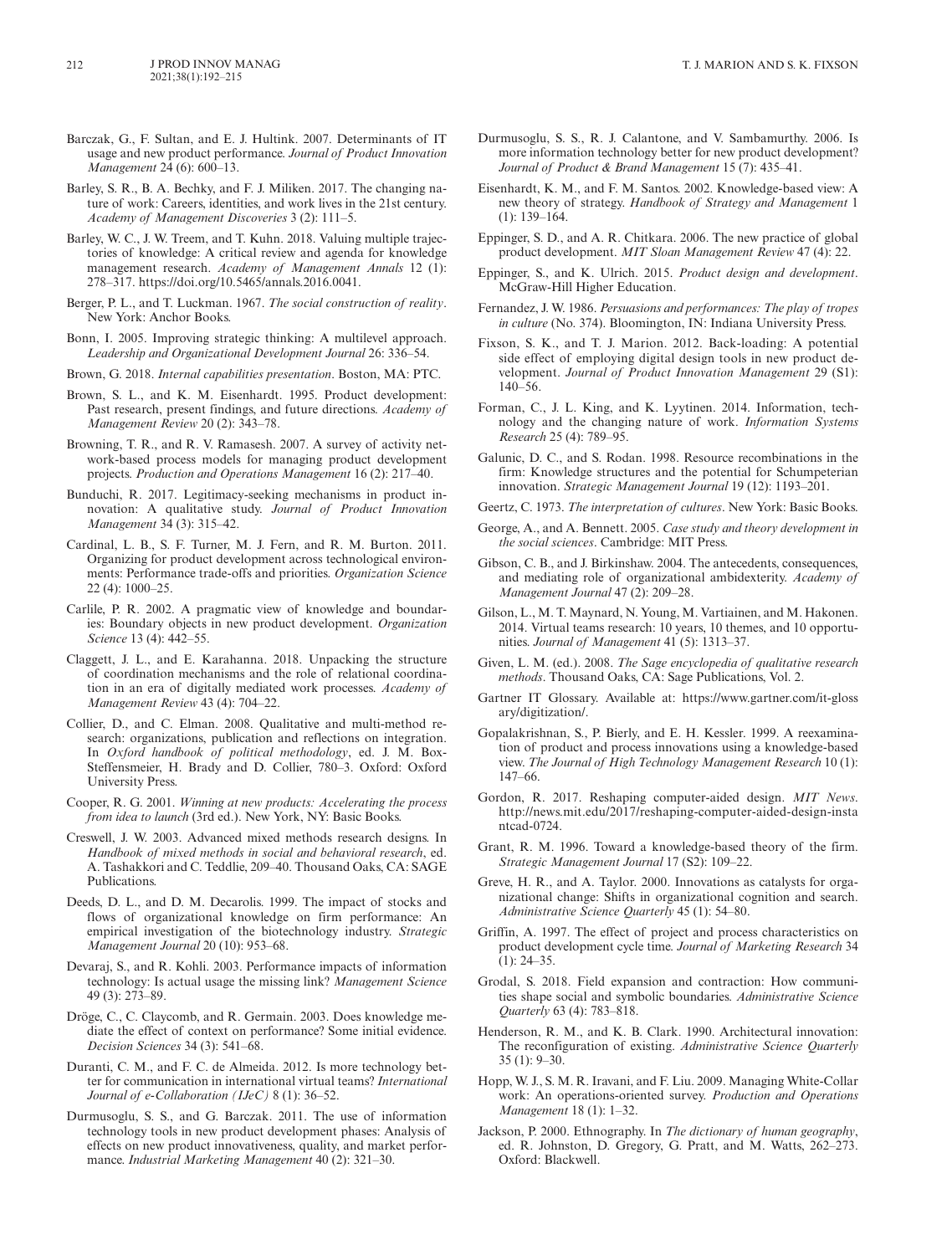- Ju, M., K. Z. Zhou, G. Y. Gao, and J. Lu. 2013. Technological capability growth and performance outcome: Foreign versus local firms in China. *Journal of International Marketing* 21 (2): 1–16.
- Kahn, K. B. 1996. Interdepartmental integration: A definition with implications for product development performance. *Journal of Product Innovation Management* 13 (2): 137–51.
- Kazmi, S. A. Z., and M. Naaranoja. 2015. Fusion of strengths: T-style thinkers are the soul savers for organizational innovative drives and the allied change processes. *Procedia-Social and Behavioral Sciences* 181: 276–85.
- Khavul, S., H. Chavez, and G. D. Bruton. 2013. When institutional change outruns the change agent: The contested terrain of entrepreneurial microfinance for those in poverty. *Journal of Business Venturing* 28: 30–50.
- Kogut, B., and U. Zander. 1992. Knowledge of the firm, combinative capabilities, and the replication of technology. *Organization Science* 3 (3): 383–97.
- Krishnan, V., and K. Ulrich. 2001. Product development decisions: A review of the literature. *Management Science* 47 (1): 1–21.
- Kroh, J., H. Luetjen, D. Globocnik, and C. Schultz. 2018. Use and efficacy of information technology in innovation processes: The specific role of servitization. *Journal of Product Innovation Management* 35 (5): 720–41.
- Lee, T. W. 1999. *Using qualitative methods in organizational research*. Thousand Oaks, CA: Sage.
- Lincoln, Y. S., and E. G. Guba. 1985. *Naturalistic inquiry*. Beverly Hills, CA: Sage Publications Inc.
- Lu, Y., and K. (Ram) Ramamurthy. 2011. Understanding the link between information technology capability and organizational agility: An empirical examination. *MIS Quarterly* 35 (4): 931–54.
- Lyytinen, K., Y. Yoo, and R. J. Boland Jr. 2016. Digital product innovation within four classes of innovation networks. *Information Systems Journal* 26 (1): 47–75.
- Machlup, F. 1980. Knowledge: Its creation. *Distribution, and Economic Significance* 1: 3.
- Maitlis, S. 2005. The social processes of organizational sensemaking. *Academy of Management Journal* 48 (1): 21–49.
- Makarius, E. E., and B. Z. Larson. 2017. Changing the perspective of virtual work: Building virtual intelligence at the individual level. *Academy of Management Perspectives* 31 (2): 159–78.
- Marion, T. J., G. Barczak, and E. J. Hultink. 2014. Do social media tools impact the development phase? An exploratory study. *Journal of Product Innovation Management* 31: 18–29.
- Marion, T. J., K. A. Eddleston, J. H. Friar, and D. Deeds. 2015a. The evolution of inter-organizational relationships in emerging ventures: An ethnographic study within the new product development process. *Journal of Business Venturing* 30 (1): 167–84.
- Marion, T. J., and S. K. Fixson. 2018. *The innovation navigator— Transforming your organization in the era of digital design and collaborative culture*. Toronto, CA: Rotman Toronto University Press.
- Marion, T. J., S. K. Fixson, and G. Brown. 2020. MIT Sloan Management Review. 61 (2) (Winter 2020): 1–7.
- Marion, T. J., S. K. Fixson, and M. H. Meyer. 2012. The problem with digital design. *Sloan Management Review*. Summer issue.
- Marion, T. J., M. H. Meyer, and G. Barczak. 2015b. The influence of digital design and IT on modular product architecture. *Journal of Product Innovation Management* 32 (1): 98–110.
- Marion, T. J., M. Reid, E. J. Hultink, and G. Barczak. 2016. The influence of collaborative IT tools on NPD. *Research-Technology Management* 59 (2): 47.
- Marion, T. J., and M. Schumacher. (2009). Moving new venture new product development from information push to pull using web 2.0. In *DS 58–3: Proceedings of ICED 09, the 17th International*

*Conference on Engineering Design, Vol. 3, Design Organization and Management*, Palo Alto, CA, 24–27 August 2009.

- Markham, S., and H. Lee. Winning at NPD: Success drivers from the 2012 CPAS study. *Presentation at the 2012 Product Innovation Management Conference*, Orlando, FL.
- Mauerhoefer, T., S. Strese, and M. Brettel. 2017. The impact of information technology on new product development performance. *Journal of Product Innovation Management* 34 (6): 719–38.
- McGrath, M., and M. Iansiti. (1998). Envisioning IT-enabled innovation. Insight Magazine, Fall/ Winter, 2–10.
- Meredith, J. R., S. J. Mantel Jr., and S. M. Shafer. 2017. *Project management: A managerial approach*. Hoboken, NJ: John Wiley & Sons.
- Meyer, M. H., and T. J. Marion. 2013. Preserving the integrity of knowledge and information in R&D. *Business Horizons* 56 (1): 51–61.
- Mills, P. K., and G. R. Ungson. 2003. Reassessing the limits of structural empowerment: Organizational constitution and trust as controls. *Academy of Management Review* 28 (1): 143–53.
- Moorman, C., and R. J. Slotegraaf. 1999. The contingency value of complementary capabilities in product development. *Journal of Marketing Research* 36 (2): 239–57.
- Nakata, C., and S. Im. 2010. Spurring cross-functional integration for higher new product performance: A group effectiveness perspective. *Journal of Product Innovation Management* 27: 554–71.
- Nambisan, S., K. Lyytinen, A. Majchrzak, and M. Song. 2017. Digital innovation management: Reinventing innovation management research in a digital world. *MIS Quarterly* 41 (1): 223–38.
- Nonaka, I. 1994. A dynamic theory of organizational knowledge creation. *Organisation Science* 5 (1): 14–37.
- Nonaka, I., and H. Takeuchi. 1995. *The knowledge-creating company: How Japanese companies create the dynamics of innovation*. Oxford, UK: Oxford University Press.
- Nordhaus, W. D. 2007. Two centuries of productivity growth in computing. *Journal of Economic History* 67 (1): 128–59.
- Orellana, S. 2017. Digitalizing collaboration. *Research-Technology Management* 60 (5): 12–4.
- Peng, D. X., G. R. Heim, and D. N. Mallick. 2014. Collaborative product development: The effect of project complexity on the use of information technology tools and new product development practices. *Production and Operations Management* 23 (8): 1421–38.
- Perks, H., R. Cooper, and C. Jones. 2005. Characterizing the role of design in new product development: An empirically derived taxonomy. *Journal of Product Innovation Management* 22: 111–27.
- PTC. 2020. *Press release*. Available at: [https://www.ptc.com/en/](https://www.ptc.com/en/news/2020/ptc-onshape-support-first-robotics-to-the-rescue-competition) [news/2020/ptc-onshape-support-first-robotics-to-the-rescu](https://www.ptc.com/en/news/2020/ptc-onshape-support-first-robotics-to-the-rescue-competition) [e-competition](https://www.ptc.com/en/news/2020/ptc-onshape-support-first-robotics-to-the-rescue-competition).
- Quintane, E., R. Mitch Casselman, B. Sebastian Reiche, and P. A. Nylund. 2011. Innovation as a knowledge-based outcome. *Journal of Knowledge Management* 15 (6): 928–47.
- Raghuram, S., Hill, N. S., Gibbs, J. L., and Maruping, L. M. (2019) Virtual work: Bridging research clusters. *Academy of Management Annals*, 13 (1): 308–341.
- Ravichandran, T., S. Han, and S. Mithas. 2017. Mitigating diminishing returns to R&D: The role of information technology in innovation. *Information Systems Research* 28 (4): 812–27.
- Roberts, D., and M. Candi. 2012. Using social media as part of product launch. *Proceedings of the 2012 PDMA Research Forum*. Orlando, FL.
- Roemer, T. A., and R. Ahmadi. 2004. Concurrent crashing and overlapping in product development. *Operations Research* 52 (4): 606–22.
- Sambamurthy, V., and R. W. Zmud. 1997. At the heart of success: Organization-wide management competencies. In *Steps to the*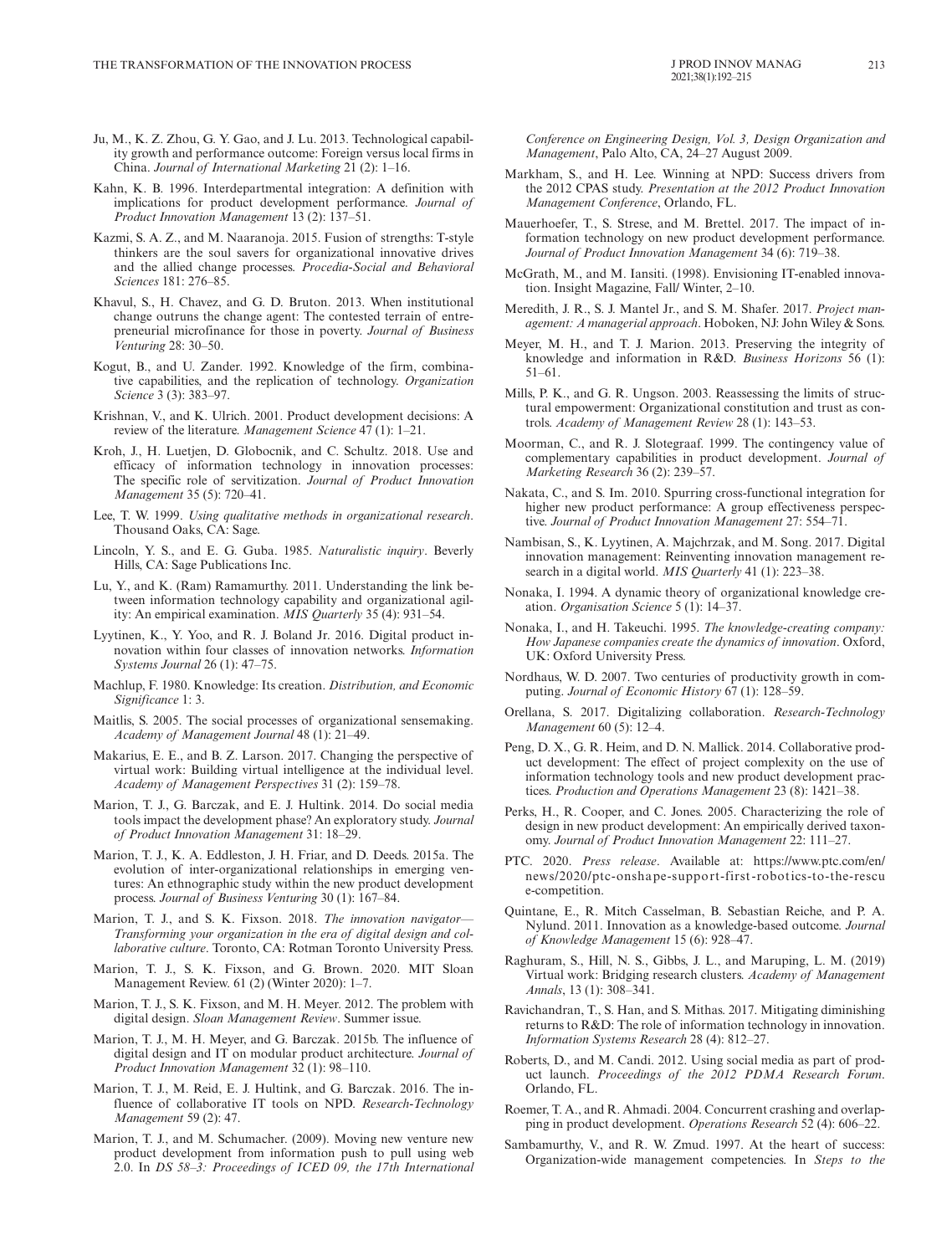*future: Fresh thinking on the management of IT-based organizational transformation*. ed. C. Sauer and P. Yetton, 14. San Francisco, CA: Jossey-Bass Publishers.

- Schrage, M. 1990. *Shared minds: The new technologies of collaboration*. New York: Random House.
- Schumpeter, J. A. 1934. *The theory of economic development*. Cambridge, MA: Harvard University Press.
- Snider, C., S. Škec, J. A. Gopsill, and B. J. Hicks. 2017. The characterization of engineering activity through email communication and content dynamics, for support of engineering project management. *Design Science* 3 (22): 1–31.
- Song, M. X., H. Berends, H. Van der Bij, and M. Weggemen. 2007. The effect of IT and co-location on knowledge dissemination. *Journal of Product Innovation Management* 24 (1): 52–68.
- Song, M., C. Droge, S. Hanvanich, and R. Calantone. 2005. Marketing and technology resource complementarity: An analysis of their interaction effect in two environmental contexts. *Strategic Management Journal* 26 (3): 259–76.
- Song, M., and R. J. Thieme. 2006. A cross-national investigation of the R&D-marketing interface in the product innovation process. *Industrial Marketing Management* 35 (3): 308–22.
- Souder, W. E. 1977. Effectiveness of nominal and interacting group decision processes for integrating R&D and marketing. *Management Science* 23 (6): 595–605.
- Souder, W. E. 1987. *Managing new product innovations*. Lexington, MA: Lexington Books.
- Spender, J. C. 1996. Making knowledge the basis of a dynamic theory of the firm. *Strategic Management Journal* 17 (S2): 45–62.
- Taylor, J. R., and E. Van Every. 2000. *The emergent organization: Communication as its site and surface*. Mahwah, NJ: Erlbaum.
- Taylor, S. J., R. Bogdan, and M. DeVault. 2015. *Introduction to qualitative research methods: A guidebook and resource*. Hoboken, NJ: John Wiley & Sons.
- Tsai, W. 2001. Knowledge transfer in intra-organizational networks: Effects of network position and absorptive capacity on business unit innovation and performance. *Academy of Management Journal* 44 (5): 996–1004.
- Ulrich, K. T., and S. D. Eppinger. 2016. *Product design and development*, 291–311. New York, NY: McGraw-Hill.
- Wacquant, L. 2003. Ethnografeast: A progress report on the practice and promise of ethnography. *Ethnography* 4: 5–14.
- Ware, N. C., T. Tugenberg, B. Dickey, and C. A. McHorney. 1999. An ethnographic study of the meaning of continuity care in mental health services. *Psychiatric Services* 50 (3): 395–400.
- Wasko, M. M., and S. Faraj. 2005. Why should I share? Examining social capital and knowledge contribution in electronic networks of practice. *MIS Quarterly* 29 (1): 35–57.
- Weick, K. E. 1993. The collapse of sensemaking in organizations: The Mann Gulch disaster. *Administrative Science Quarterly* 38 (4): 628–52.
- Weick, K. E. 1995. *Sensemaking in organizations*. Thousand Oaks, CA: (Vol. 3). Sage Publications, Inc. 248
- Weick, K. E., K. M. Sutcliffe, and D. Obstfeld. 2005. Organizing and the process of sensemaking. *Organization Science* 16 (4): 409–21.
- Woodside, A. G., and E. J. Wilson. 2003. Case study research methods for theory building. *Journal of Business & Industrial Marketing* 18 (6/7): 493–508.
- Yin, R. 1994. *Case study research: Design and methods*. Thousand Oaks, CA: Sage Publications.
- Yin, R. K. (2003). Designing case studies. *Qualitative Research Methods*, 359–386. London, UK: Sage Publications.
- Zahra, S. A., and A. P. Nielsen. 2002. Sources of capabilities, integration and technology commercialization. *Strategic Management Journal* 23 (5): 377–98.
- Zhou, K. Z., and F. Wu. 2010. Technological capability, strategic flexibility, and product innovation. *Strategic Management Journal* 31 (5): 547–61.